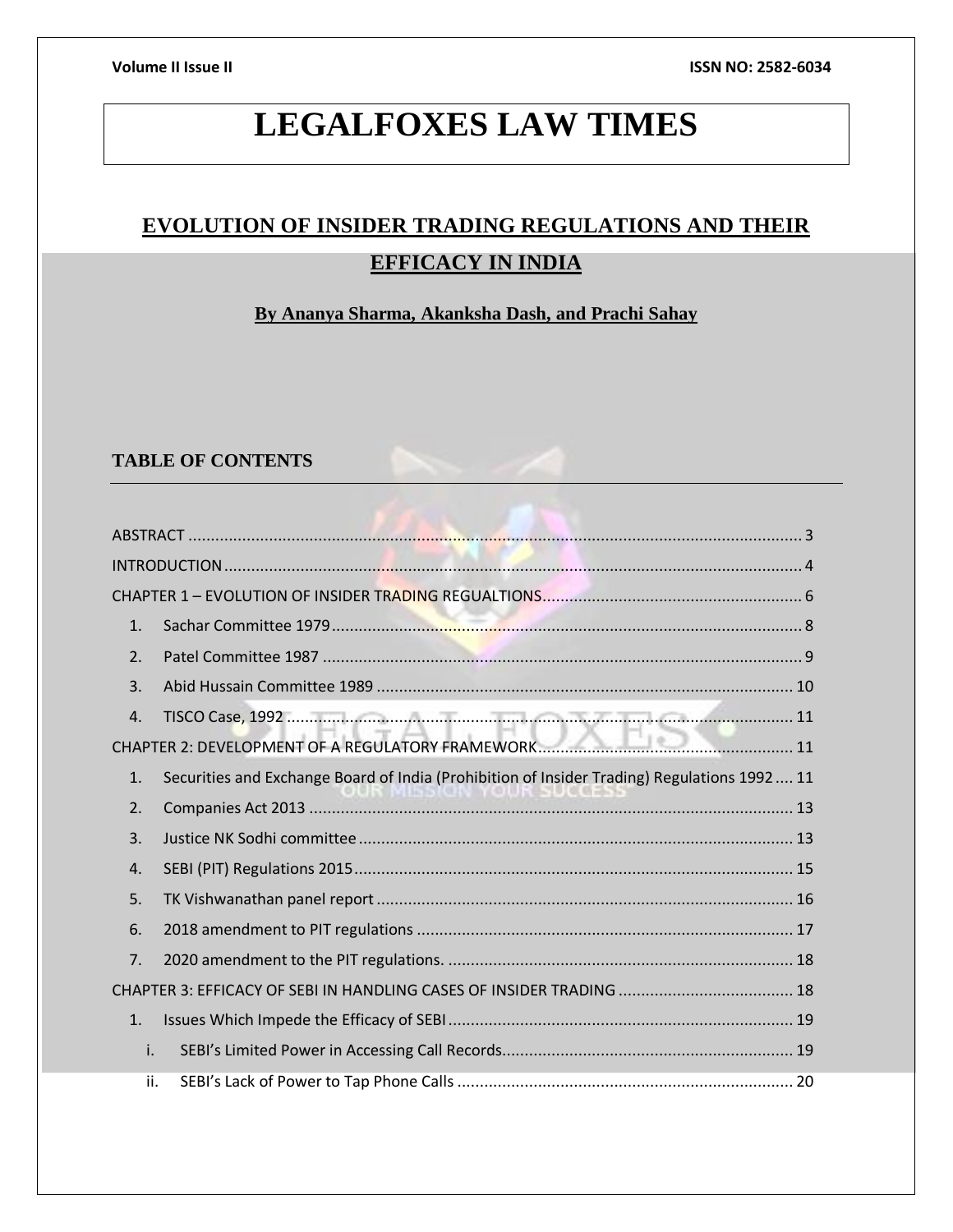|  | 3. Issues Encountered by SEBI Considering the Rights Vested Upon Suspects 24 |  |
|--|------------------------------------------------------------------------------|--|
|  |                                                                              |  |



"OUR MISSION YOUR SUCCESS"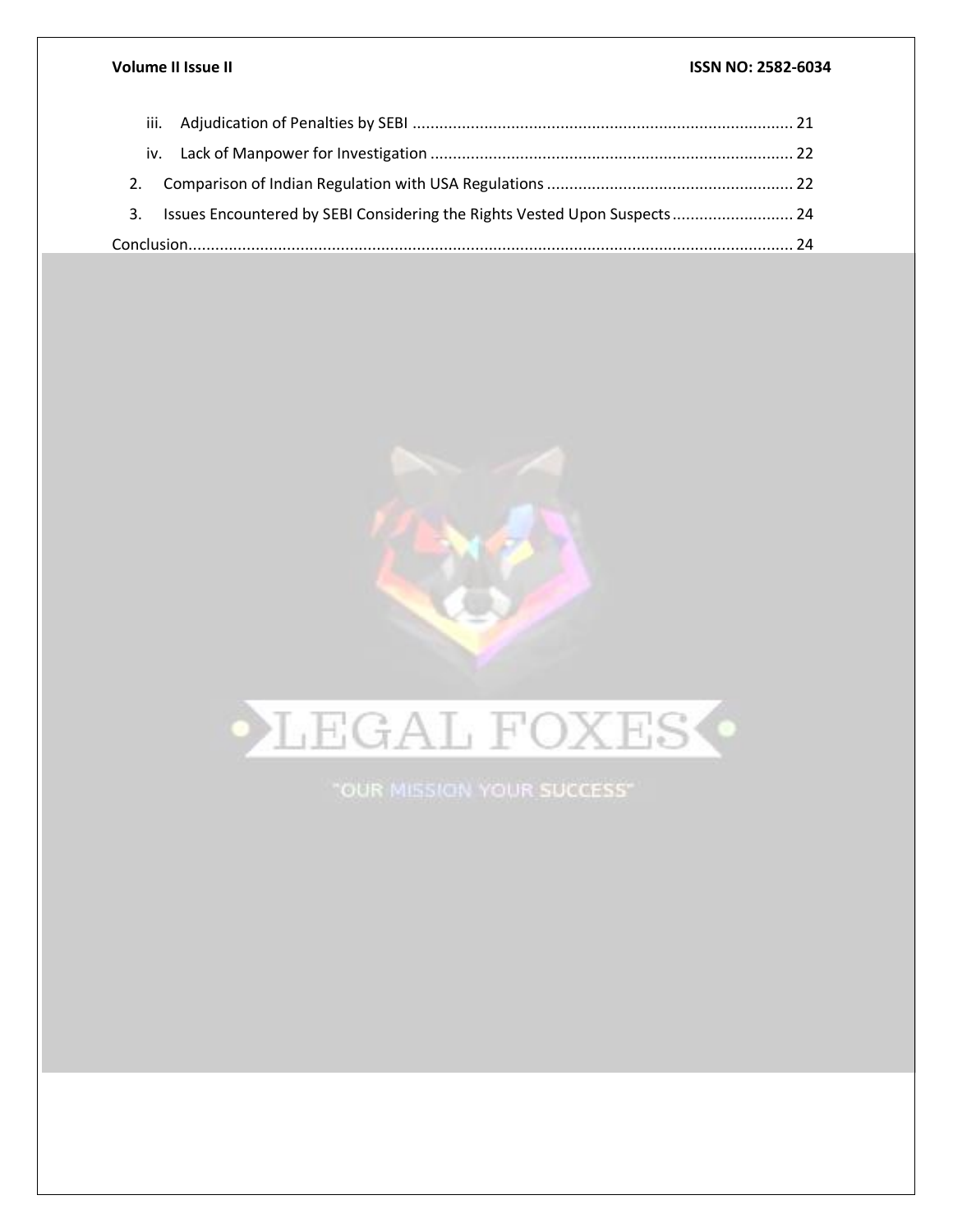# <span id="page-2-0"></span>**ABSTRACT**

Insider Trading regulations are a fairly recent inclusion in market regulatory frameworks and have gone considerable changes and amendments. Granted there were some provisions in the 1956 Companies Act too to mandate disclosure requirements etc. but there was no explicit regulation for tackling the same until the SEBI PIT 1992 Regulations. The glaring need for Insider Trading regulations was apparent during the famous 1992 TISCO Case where the culprits could never be convicted due to the lack of regulations. Even now, in 2020, after setting up many committees to suggest ways to tackle the menace of insider trading in India and having a dedicated regulation to tackle it, India still hasn't seen many successful convictions. In this project we will trace this evolution in legislations and regulations right from the disclosure provision in the 1956 Companies Act to the last 2020 SEBI (PIT) Amendment along with the role of various committees like NK Sodhi Committee and Patel Committee in refining the regulations. We want to analyze how the regulations have evolved keeping in mind the everdynamic market and how successful has SEBI been in enforcing the regulations comparing it with the regulations present in a free market economy like the United States of America.



**"OUR MISSION YOUR SUCCESS"**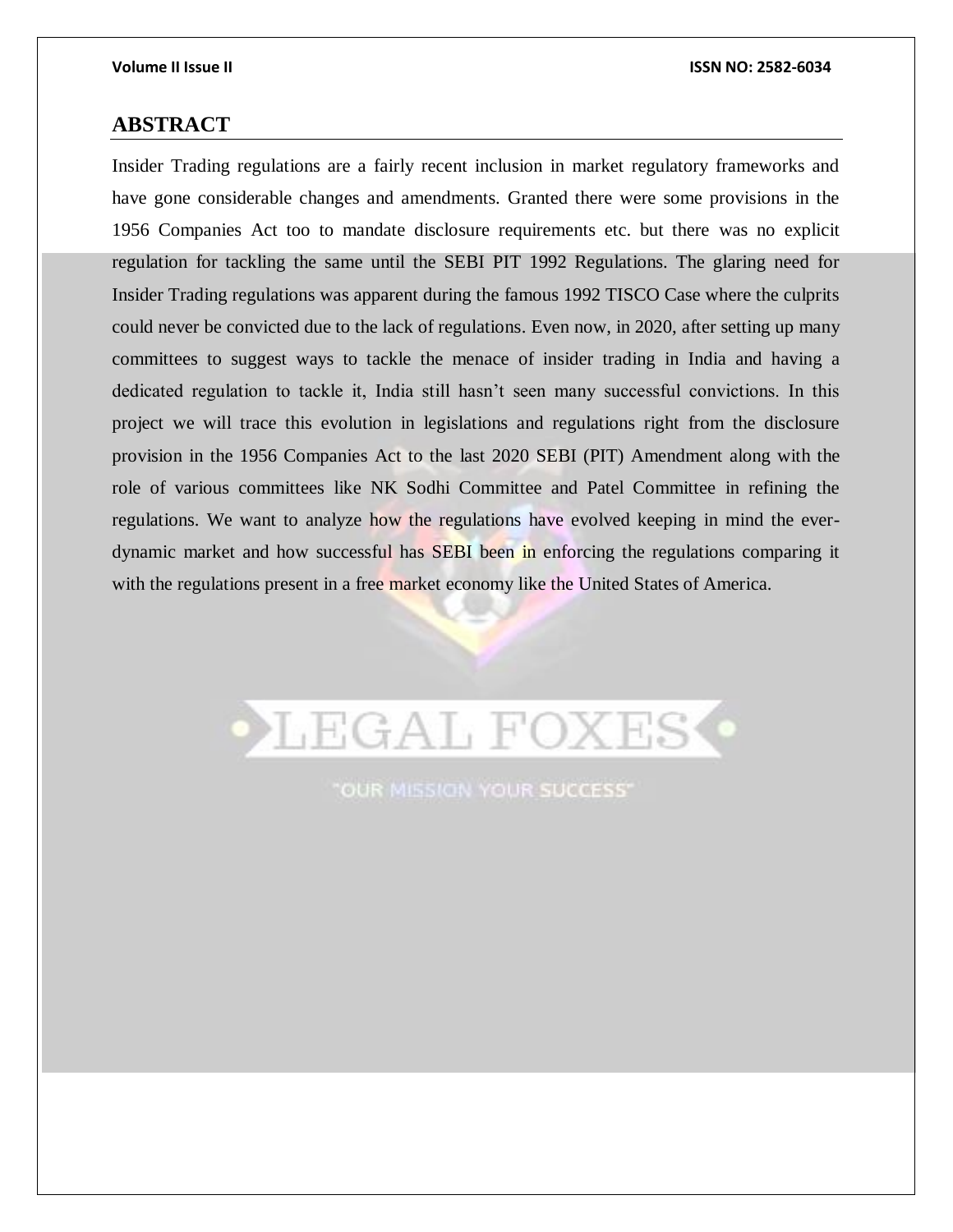# <span id="page-3-0"></span>**INTRODUCTION**

The Securities and Exchange Board of India (Prohibition of Insider Trading) Regulations, 2015 defines "insider" as a person who is a connected person or in possession of or having access to unpublished price sensitive information<sup>1</sup> and "trading" as meaning and including subscribing, buying, selling, dealing, agreeing to subscribe, buy, sell, deal in any securities, and "trade".<sup>2</sup>

Clubbing these two definitions together we can say that insider trading is when one who possesses some material information that isn't public proceeds to trade in securities on the basis of such information. Or the person communicates this information to another who trades.

In more common parlance insider trading is "the illegal use of information available only to insiders in order to make a profit in financial trading."<sup>3</sup>

Before going into the provisions and case laws we will first need to understand why is it imperative to regulate and render this practise illegal.

One of the major arguments against insider trading is that a minority trades in 'non-public information' that is material, this, may, in the perception of the public, be unfair. This might in turn result in undermined confidence in the financial system and dissuade retail investors from their participation in such rigged market.

When an investor invests in a particular stock, they take an inherent risk. However, avoiding losses and benefit off of gains would certainly become much easier for the insiders who possess that information. This would eliminate the aforementioned inherent risk that is taken by an investor who is not privy to non-public information.

Public might start giving up on markets which will consequently result in the difficulty of raising funds for firms. Soon there would be barely any outsider left.

Now, since it is impractical to completely prohibit the insiders from trading, insider trading is across the world strictly restricted and monitored. Some of the key measures adopted are:<sup>4</sup>

<sup>&</sup>lt;sup>1</sup> SEBI (Prohibition of Insider Trading) Regulations 2015, s  $2(1)(g)$ .

 $2$  ibid at s 2(1)(1).

<sup>&</sup>lt;sup>3</sup>Merriam Webster 'insider trading' <https://www.merriam-webster.com/dictionary/insider%20trading> accessed 25 October 2020.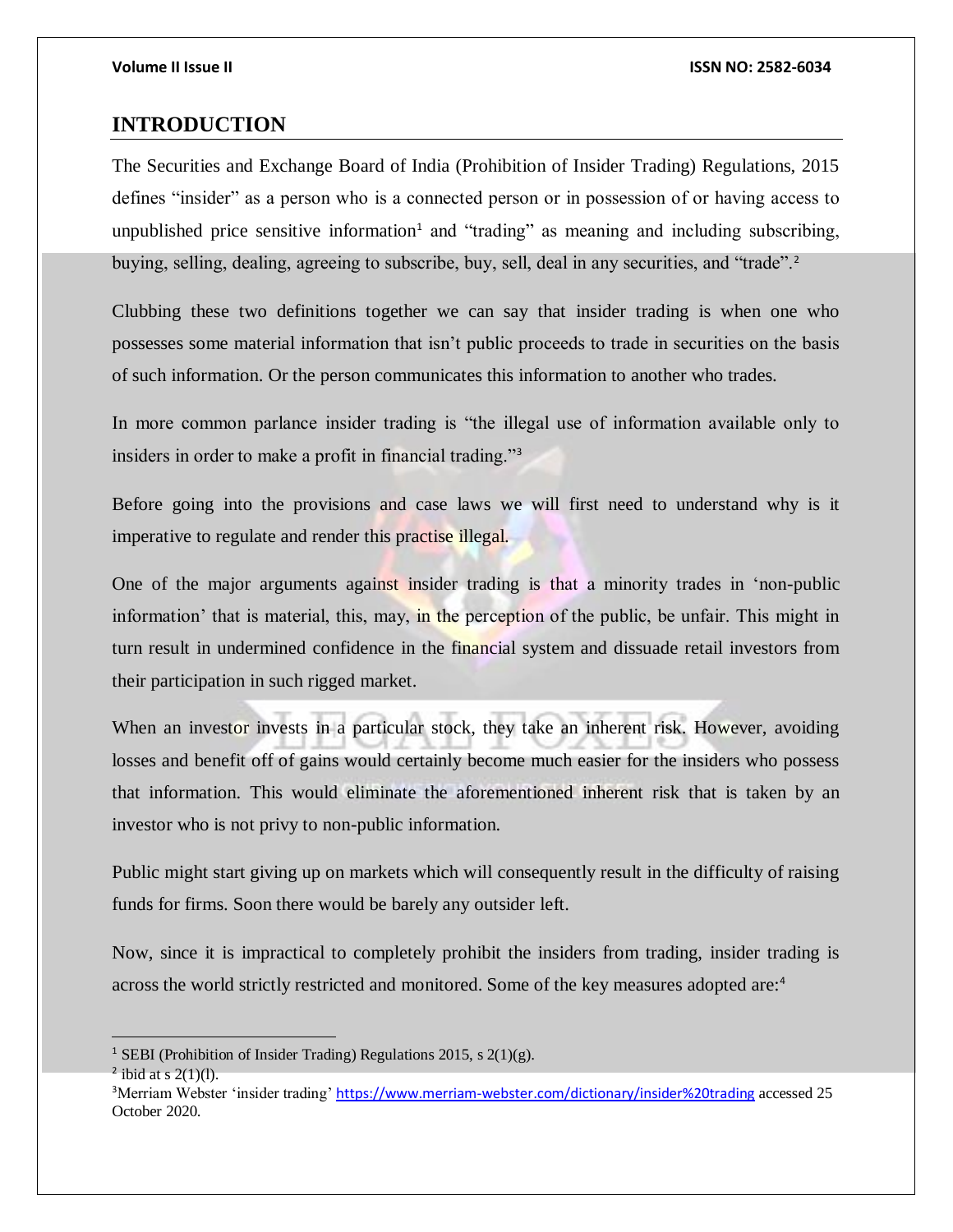## 1. Disclosures

It happens at two levels. First is for the purpose of preventing insider trading the insider and the company have to immediately disclose any material "undisclosed price sensitive" information. This is to ensure a level playing field. Second is that in order to reveal if any insider trading has taken place there must be disclosure of transactions undertaken.

## 2. Trading Restrictions

The restrictions may be placed on insiders from dealing in securities for specific time periods. This is to ensure that they do not use some material information for their benefit before it is known to the public and others. They may also be prohibited from dealing in securities for a time period after the information is made public.

3. Pre-clearance of Trades

Here, there is a pre-condition that the insider can trade only after they have obtained a prior approval as per the prescribed procedure and policy by the Company. A time period may also be prescribed.

In this project we will be discussing on the regulations with respect to this unethical practice of insider trading. First we will trace the evolution of legislations and regulations with respect to insider trading right from the disclosure provision in the 1956 Companies  $Act<sup>5</sup>$  to the recent amendments in the SEBI (PIT) Regulations. While doing so we will be discussing the important committees and their relevant recommendations and how they helped refine and update the Insider Trading Regulations with changing times and market.

We also analyse the efficacy of the regulations and the power vested on SEBI along with a comparison with the regulations in the US.

Our aim here is to us to evaluate the effectiveness of existing framework regulating Insider Trading and thereafter make recommendations to strengthen the same.

[http://www.nishithdesai.com/fileadmin/user\\_upload/pdfs/Research%20Papers/Insider\\_Trading\\_Regulations\\_-](http://www.nishithdesai.com/fileadmin/user_upload/pdfs/Research%20Papers/Insider_Trading_Regulations_-_A_Primer.pdf) A Primer.pdf accessed 25 October 2020.

5Companies Act 1965, s 307, 308.

<sup>4</sup> 'Insider Trading Regulations – A Primer' Nishith Desai Associates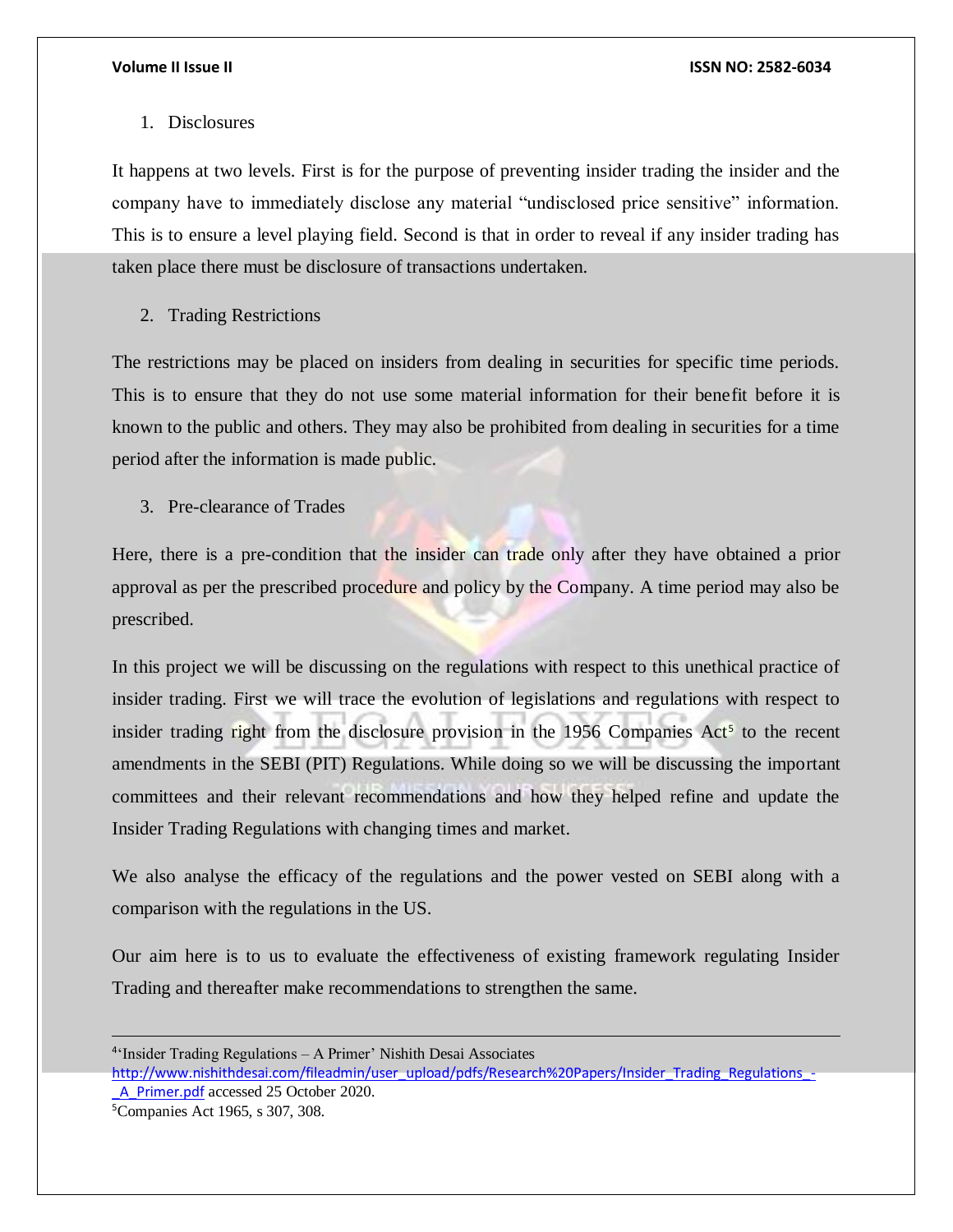### <span id="page-5-0"></span>CHAPTER 1 – EVOLUTION OF INSIDER TRADING REGUALTIONS

The US Supreme Court established an Insider trading rule in 1909 in the case of Strong v Repide.<sup>6</sup> Although it didn't state who an 'insider' is, it ruled that an executive could not use privileged information for profit. This rule was further crystallised in subsequent laws.

Despite the Insider Trading regulations being quite new, the concept of Securities Market isn't new to India. The inception of the oldest stock exchange – Bombay Stock Exchange in 1875 marked the beginning of functioning of securities market in India.

Until the SEBI Act of 1992 mainly two acts were regulation and governing this market. The Acts were:

- Capital Issues (Control) Act, 1947 or CICA
- Securities Contracts (Regulation) Act 1956 or SCRA

The former Act got repealed after the inception of SEBI Act 1992. Under the CICA an office was established that "granted approval for issues of securities." It also had the responsibility of determination of:

- amount of issue.
- type of issue, and
- price of issue.

In light of the liberalisation of the economy the CICA was repealed by way of an Ordinance on May 29<sup>th</sup> of 1992. This was for "paving way for market determined allocation of resources."<sup>7</sup>

EGAL FOXES

The latter Act was for the purpose of *"preventing undesirable transactions in securities."* For this, the business of dealings was regulating by way of prohibition in options. In this Act, unlike CICA, all functions and powers were exercised by the Government of India.

<sup>6</sup> 213 US 419 (1909).

<sup>7</sup> M S Sahoo, 'Historical Perspective of Securities Laws' (Institute of Company Secretaries of India*) <https://www.icsi.edu/docs/webmodules/Programmes/31NC/HISTORICALPERSPECTIVEOFSECURITIESLAWS-MSSAHOO.doc/>*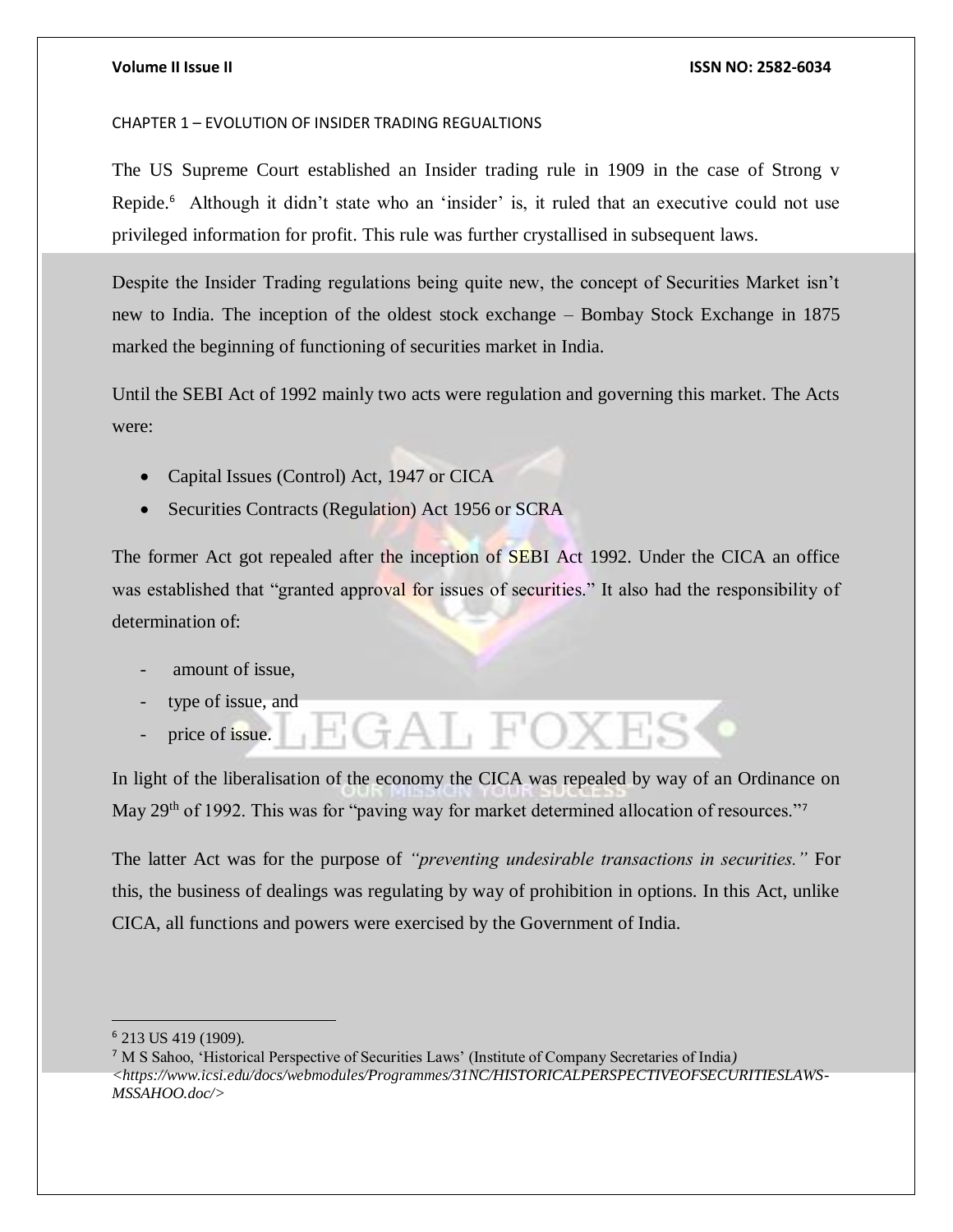After the Securities and Exchange Board of India was established in 1992, with the interest of having integrated regulation of securities market, the benefits of having a single agency regulating the market was recognised. Initially only some powers of the Government of India were transferred to the Board under the 1992 Act, however, in 1996 all powers were taken from the GOI and vested with the SEBI.

So, it is evident how the security markets have existed since before independence. However, no real or effective regulation for insider trading came into being until the SEBI Act of 1992 followed by the SEBI PIT Regulations.

Now, the first attempt at curbing Insider Trading was made during the incorporation of the 1956 Companies Act. It was by way of a requirement for the Company Directors to disclose their shareholding. The same was provided for in Section 307 and 308 of the Act.

Section 307 provides for the register of directors' shareholding<sup>8</sup> and Section 308 vests the duty of the directors to make such disclosurers.<sup>9</sup>

*"308. Duty of directors and persons deemed to be directors to make disclosure of shareholdings*

- *(1) Every director of a company, and every person deemed to be a director of the company by virtue of sub-section (10) of section 307, shall give notice to the company of such matters relating to himself as may be necessary for the purpose of enabling the company to comply with the provisions of that section.*
- *(2) Any such notice shall be given in writing, and if it is not given at a meeting of the Board, the person giving the notice shall take all reasonable steps to secure that it is brought up and read at the meeting of the Board next after it is given.*
- (3) *Any person who fails to comply with sub-section (1) or (2) shall be punishable with imprisonment for a term which may extend to two years,· or with fine which may extend to fifty thousand rupees, or with both."<sup>10</sup>*

<sup>8</sup>Companies Act 1956, s 307. <sup>9</sup>Companies Act 1956, s 308.  $10$ ibid.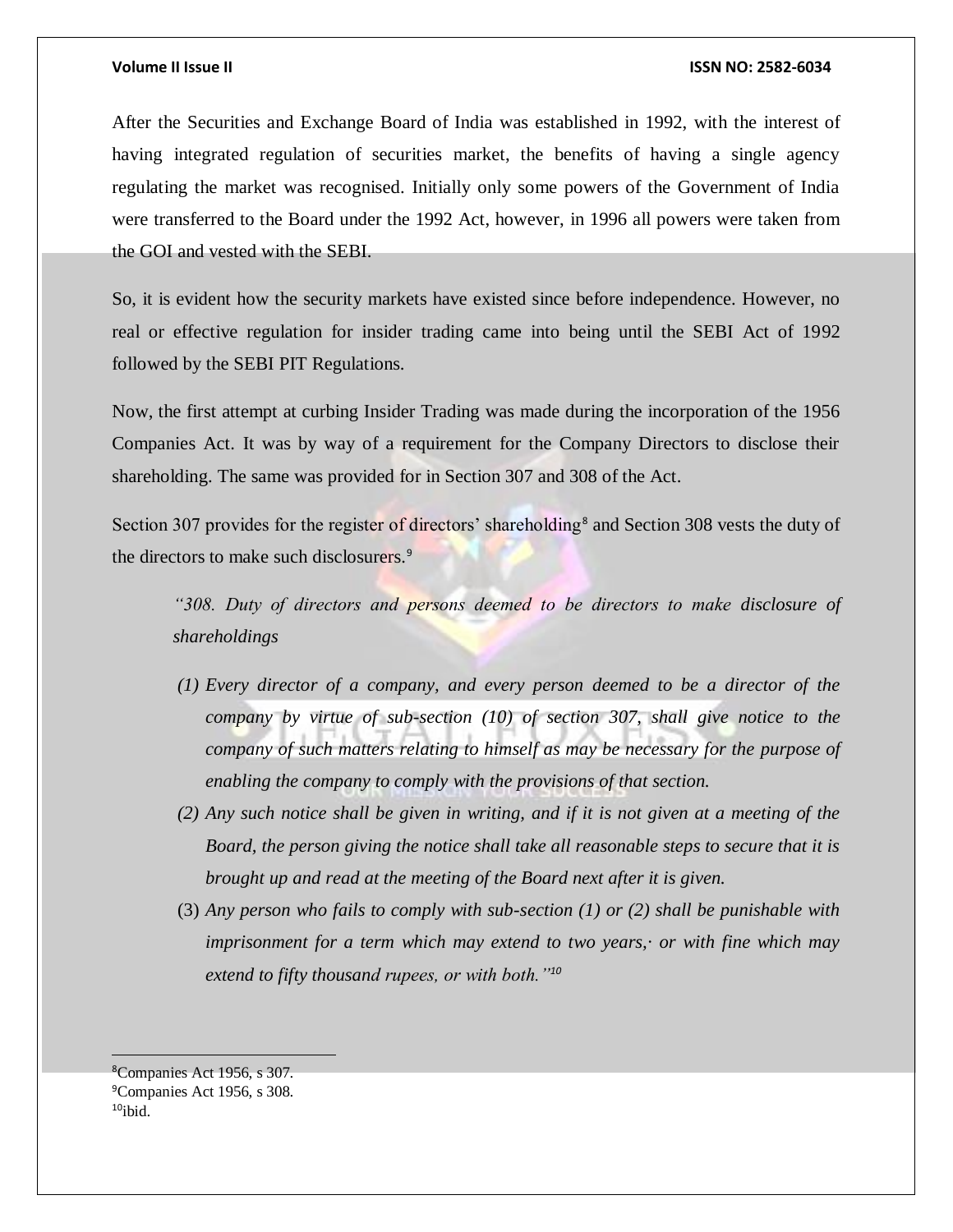However, insider trading wasn't explicitly recognised until the 1970s. Post this there were a series of committees set up to recommend how to curb this unethical practice and this finally led to the SEBI Act of 1992. The committees will be discussed in this section along with the 1992 TISCO case which further emphasised on the immediate need for curbing Insider Trading.

# <span id="page-7-0"></span>**1. Sachar Committee 1979**

The Sachar Committee was established in the June of 1977 for the purpose of *"reviewing of the Companies Act, 1956 and the MRTP Act, 1969."11*It was also known as the "High-powered Expert Committee on Companies and Monopolies and Restrictive Trade Practices Act (MRTP)."<sup>12</sup>

It took two years for the committee to submit their recommendations. With respect to Insider Trading the committee said:

- Firstly, there should be full and complete disclosure of transactions by the persons who have made price sensitive information. And secondly, these persons are prohibited from making transactions during a specified period unless there are some exceptional circumstances.<sup>13</sup>
- From among the insiders, a company director, statutory auditor, accountant, tax and management consultant or advisor and legal advisor etc. were identified as those persons could indulge in such activities. And hence prior to and after two months of the close of the accounting year these identified insiders could not take part in the purchasing or selling of share. The only exception is when the Board has granted explicit permission.
- A register must be maintained by all public companies. This register must disclose the dealing of the company in shares by the aforementioned persons who are:
	- o full time employed in the company, and
	- $\circ$  drawing a salary of three thousand rupees or more every month.<sup>14</sup>

<sup>11</sup>ShradhaRajgiri, 'An Analysis Of Insider Trading In India' [2019] 9(3) Pramana Research Journal <<https://www.pramanaresearch.org/gallery/prj-p565.pdf>> accessed on 25 October 2020.

<sup>&</sup>lt;sup>12</sup> 'Prohibition of Insider Law and Practice ' [2007] The Institute of Company Secretaries of India 9. <sup>13</sup>Ministry of Corporate Affairs, *Rajendra Sachar Committee Report* (1979) 8.28.  $14$ ibid 8.19.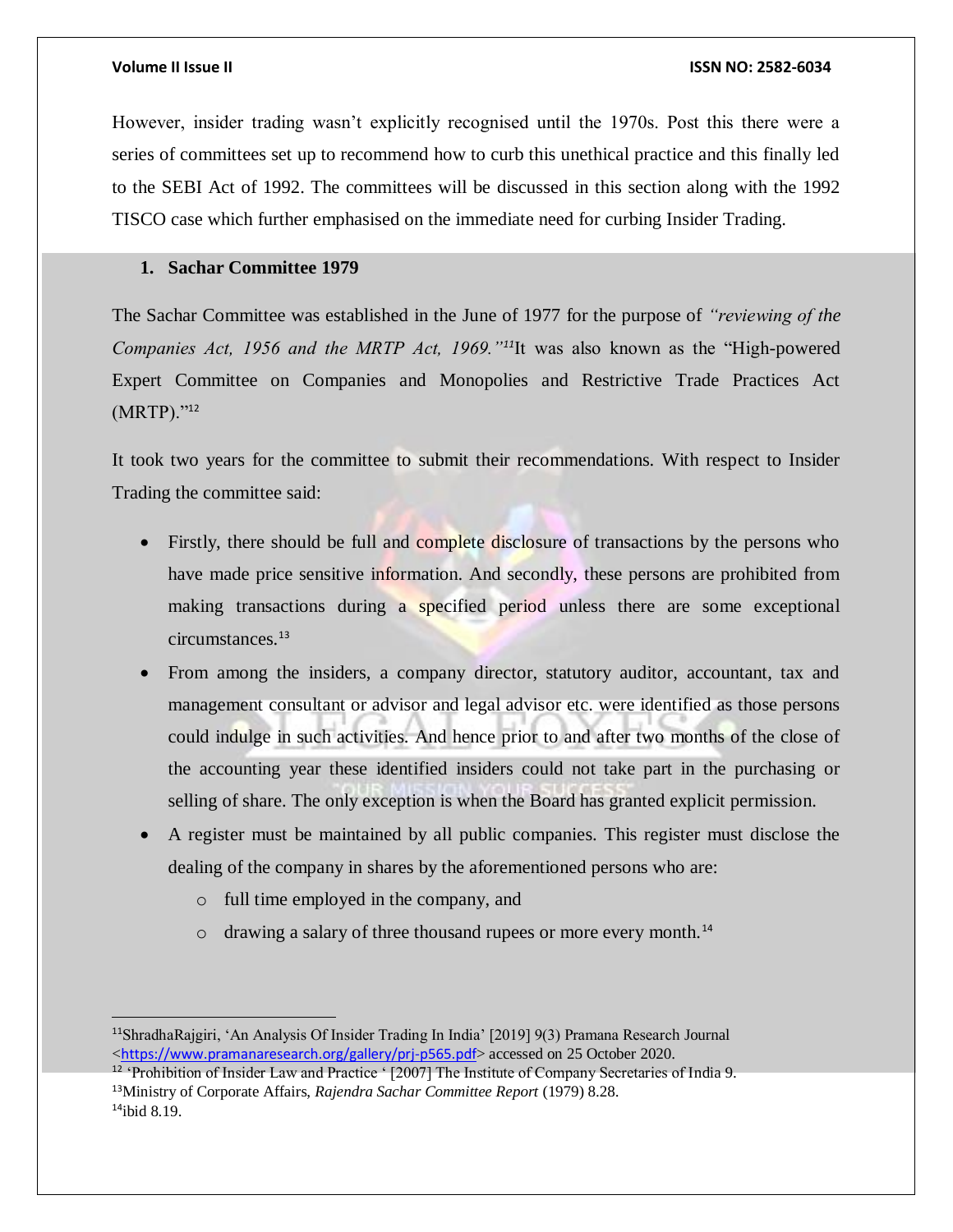- Additionally, amendments were recommended to the Companies Act of 1956 in the sections 307 and 308. The Committee recommended prohibition and restriction on specific dealings by these identified persons or insiders and their relatives.<sup>15</sup> They also recommended a provision for penalty if it is found that someone has misused information relating to a company. It also added that there should be a provision for remedies to those who are able to establish that this misuse resulted in loss to them.<sup>16</sup>
- They also stated that there must be some accountability on part of the insider for the profits made by him to the company.

# <span id="page-8-0"></span>**2. Patel Committee 1987**

Another High-Powered Committee was constituted by the Government in 1984 with the purpose of conducting a comprehensive review and making recommendations thereafter on the functioning of the stock exchanges.

This committee possessed a serious outlook towards the lack of legislation in India for curbing and regulating the misuse of insider information. Therefore they recommended strict penalties for those who commit insider trading.

The report mentions their findings that:

- This undesirable practise is pervasive in the stock exchanges and "one of the principal causes of excessive speculative activity".<sup>17</sup>
- The offenders included people beyond just the employees of the Company. Those in the office of solicitors, financial consultant, auditors, and financial institutions who possessed some "undisclosed price sensitive information" have indulged in Insider Trading.
- The committee pointed out the "unhealthy" practice of the stockbrokers, while transacting for their clients, of engaging in speculative transactions in their own accounts.

<sup>15</sup>ibid 8.28(iii).

 $16$ ibid 8.28(viii).

<sup>1717</sup>Ministry of Corporate Affairs, *Patel Committee Report* (1986) 7.26.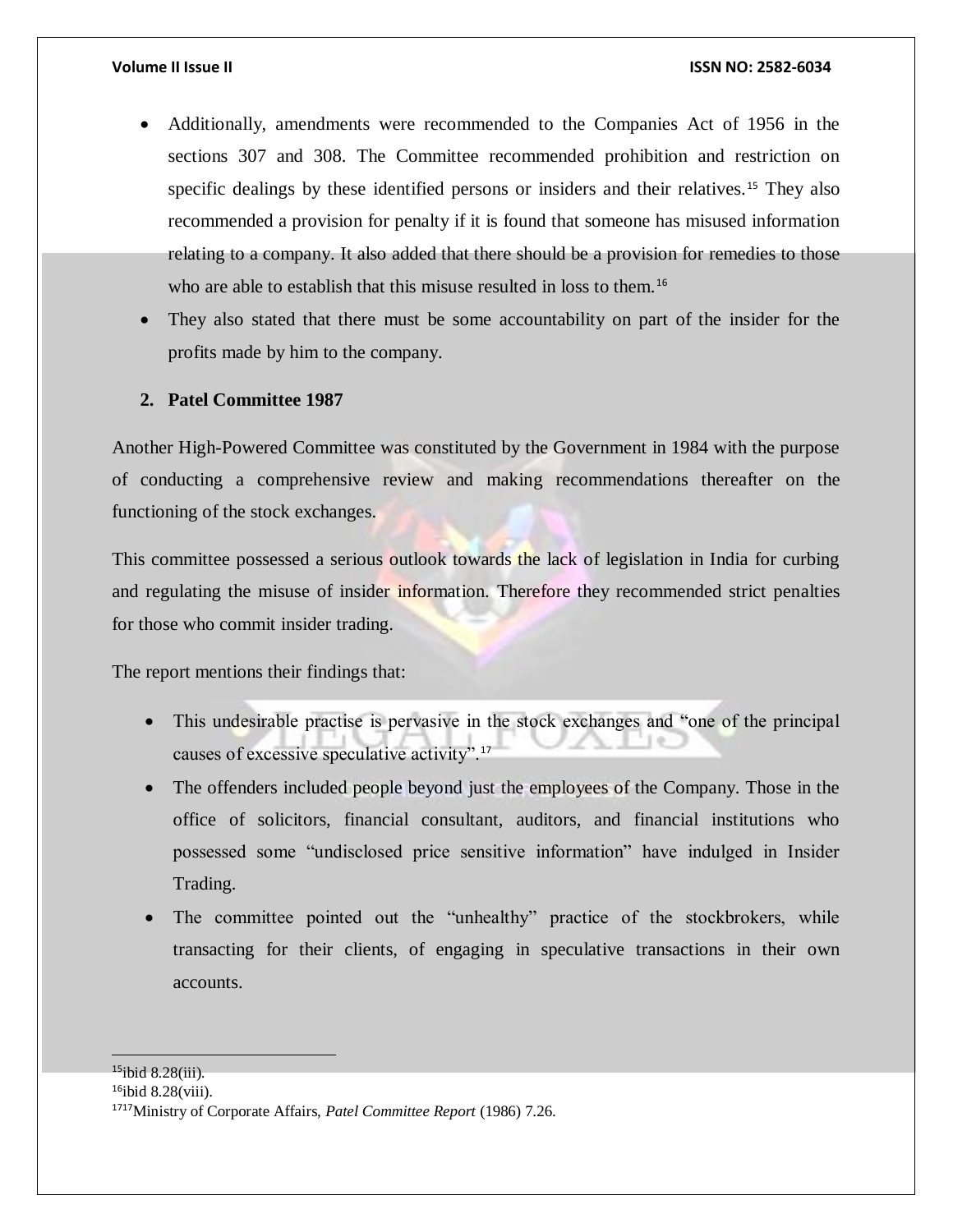- The Committee recommended that it should be ensured that the concerned stock exchanges are made privy, as soon as possible, to the news or developments that affect the companies and are price-sensitive in nature. This information must be given as soon the company places it on the agenda of the board and thereby circulates it among the directors.
- The Committee was of the opinion that there is a necessity to have proper regulations for such trading in order to establish and foster a healthy and transparent practise in the stock exchanges and also in order to maintain the confidence and faith of the investors.
- There were also recommendations for amending the SCRA so as to effectively free the Stock Exchange from manipulative and undesirable practices like insider trading.
- Penalty was also recommended for any non-compliance and violation of the regulations:
	- o In case the offender is an individual then there will be a penalty of Rs. 1 Lakhs and/or imprisonment for five years.
	- o In case the offender is a body corporate and trust, the penalty would be of Rs. 5 Lakhs
- In addition to this, the Committee recommended that by law the person who engaged in insider trading could be compelled to surrender the amount of profit he had made by misusing the "undisclosed price sensitive information" or surrender the loss he may have averted using this, to the stock exchange.

# <span id="page-9-0"></span>**3. AbidHussain Committee 1989<sup>18</sup>**

l

Also known as the "Working Group on the Development of Capital Market" this committee was set up in 1989. It recommendations in relation to insider trading were:

- It should be made a major offence with not just civil penalties but also criminal penalties.
- The said by having appropriate regulatory measures the menace of insider trading and secret takeover bids could largely be dealt with.
- Further, SEBI could be vested with the responsibility to formulate and oversee the proper enforcement of legislation as and when necessary.

<sup>18</sup> Planning Commission India, *AbidHussain committee: Report of the working Group on the Development of the Capital Market* (1989).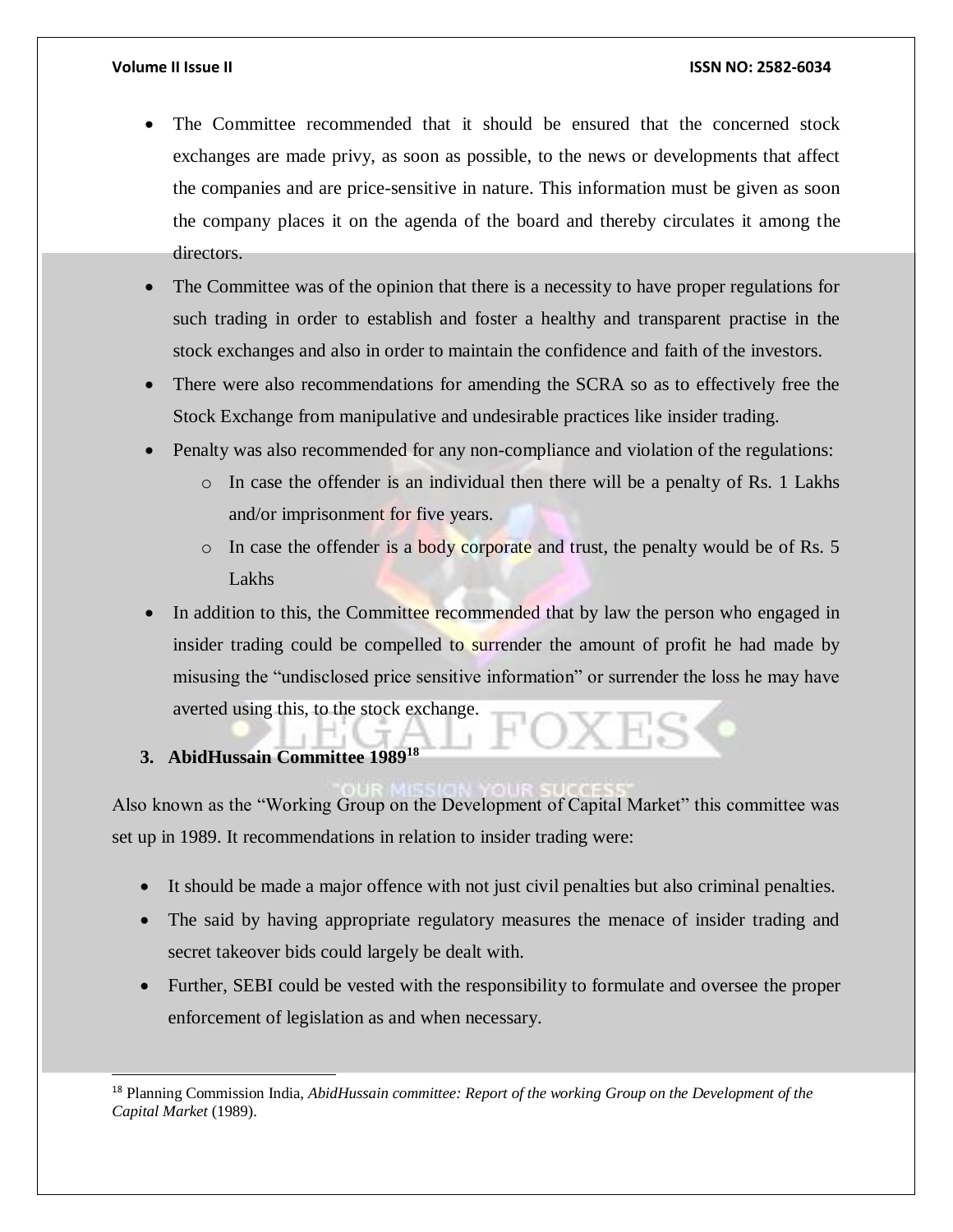# <span id="page-10-0"></span>**4. TISCO Case, 1992<sup>19</sup>**

During the first half of FY 1992-93 Tata Iron and Steel Company recorded a fall in the profit before tax in comparison to year 1991-92 and 1990-91. Then between the dates 22<sup>nd</sup> October and 29th October, 1992 there was intense activity in volume of shares traded of TISCO.

Post this trading activity, TISCO experienced a sharp fall in the price of its share. SENSEX4 too registered a fall during the exact same period.

Now, this steep fall in the share price while the active trading pointed towards insider trading i.e. it could be said that the insiders who had information about poor results of the company manoeuvred the market with the purpose of making 'large short sale'.

Despite the initiation of investigation by the Bombay Stock Exchange and the repercussions on the small investors due to the actions of insiders, no action could be taken even if there is proof of insider trading. This was due to the lack or rather absence of regulations against insider trading in India.<sup>20</sup>

# <span id="page-10-1"></span>**CHAPTER 2: DEVELOPMENT OF A REGULATORY FRAMEWORK**

As mentioned in the chapter preceding this one, Insider trading laws in India developed much later as compared to other countries. The first time it was exclusively recognised was only in 1992. This marked the beginning of a series of regulations, committee recommendations and subsequent amendments that have framed the law that we have today.

OUR MISSION YOUR SUCCESS'

# <span id="page-10-2"></span>**1. Securities and Exchange Board of India (Prohibition of Insider Trading) Regulations 1992<sup>21</sup>**

This was the first comprehensive law dedicated specifically to Insider Trading. It also clearly established SEBI as the regulatory authority to deal with such matters. Earlier that year, the SEBI

 <sup>19</sup>Saumya, 'Changes In The Insider Trading Laws In India' (JudicateMe, 8 August 2020).<[https://judicateme.com/changes-in-the-insider-trading-laws-in-india/>](https://judicateme.com/changes-in-the-insider-trading-laws-in-india/) accessed on 25th October 2020. <sup>20</sup> H.R. Machiraju, 'The Working of Stock Exchanges in India' [2009] New Age International, 164-165.

<sup>21</sup>SEBI (Prohibition of Insider trading) Regulations 1992.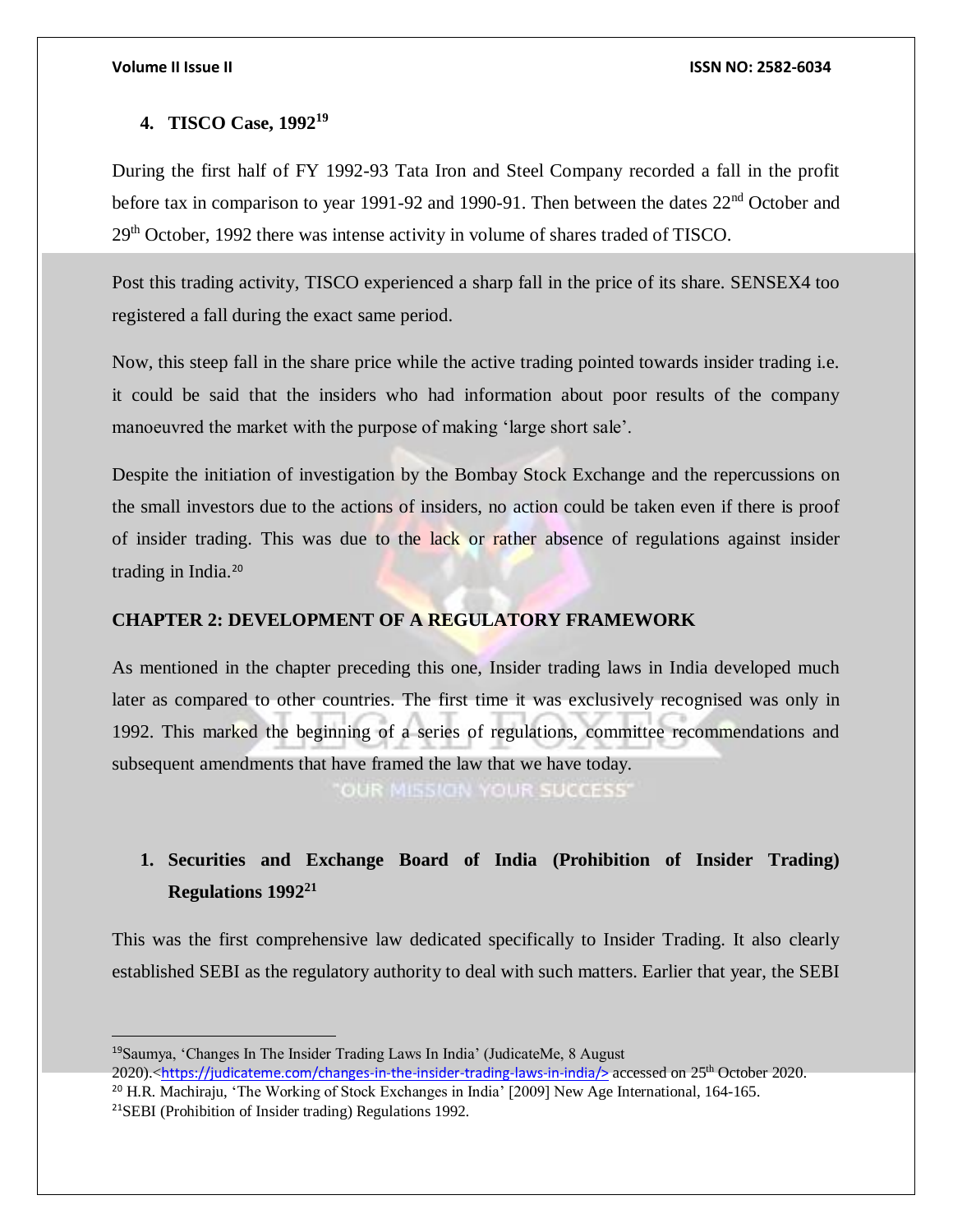$\alpha$  act<sup>22</sup> stated that it was the responsibility of the board to protect the interests of investors in securities and promote the development of, and to regulate the securities market, by such 'measures' as it thinks fit.<sup>23</sup> Such 'measures' can provide for the prohibition of insider trading in securities.<sup>24</sup> It is under this provision that the new regulations were formed.

The PIT regulations were the first to define insider trading. It defined insider as a person connected to the company and so is expected to have access to unpublished price sensitive information (UPSI) about securities.<sup>25</sup> It further defined 'price-sensitive information' and 'unpublished' to establish what kind of information comes under these provisions.<sup>26</sup>

The regulations prohibited insiders (having sensitive information) from dealing in securities of companies listed on stock exchange, or even communicate or procure such information.<sup>27</sup> The regulations give SEBI the power to not just try but investigate these matters, laying down a procedure for the same.<sup>28</sup> The insider is obliged to comply with the board's requirements like produce evidence, allow them reasonable access to their premises, etc.<sup>29</sup>

The penalties, inquiry and investigations are conducted by SEBI, which draws its powers from the SEBI act of 1992. Earlier, there was a single section, prescribing a punishment of maximum one year with or without fine for all offences under the act or its regulations. <sup>30</sup> This section was expanded in 1995, where a harsher punishment was imposed for not paying penalties.<sup>31</sup> However, in the same amendment, SEBI added a specific penalty for insider trading, prescribing a fine of maximum 5 lakh.<sup>32</sup> This penalty was then increased to 25 crore rupees or three times the profit made out of it, whichever is higher.<sup>33</sup> The current penalty is a maximum of 10 lakh, which may extend to 25 crore or three times the profit made out of insider trading, whichever is higher.

<sup>22</sup>Securities and Exchange Board of India Act 1992.

 $23$  Ibid s11(1).

 $24$  Ibid s11(2)(g).

<sup>&</sup>lt;sup>25</sup>SEBI (Prohibition of Insider trading) Regulations 1992 s  $2(e)$ .

 $26$ Ibid s 2.

 $27$ Ibid s3.

 $28$ Ibid s6.

 $29$ Ibid s7.

<sup>&</sup>lt;sup>30</sup> Securities and Exchange Board of India Act 1992 (not amended) s24.

<sup>&</sup>lt;sup>31</sup>Securities and Exchange Board of India (Amendment) Act 1995.

<sup>32</sup> Ibid.

<sup>33</sup>Securities and Exchange Board of India (Amendment) Act 2002.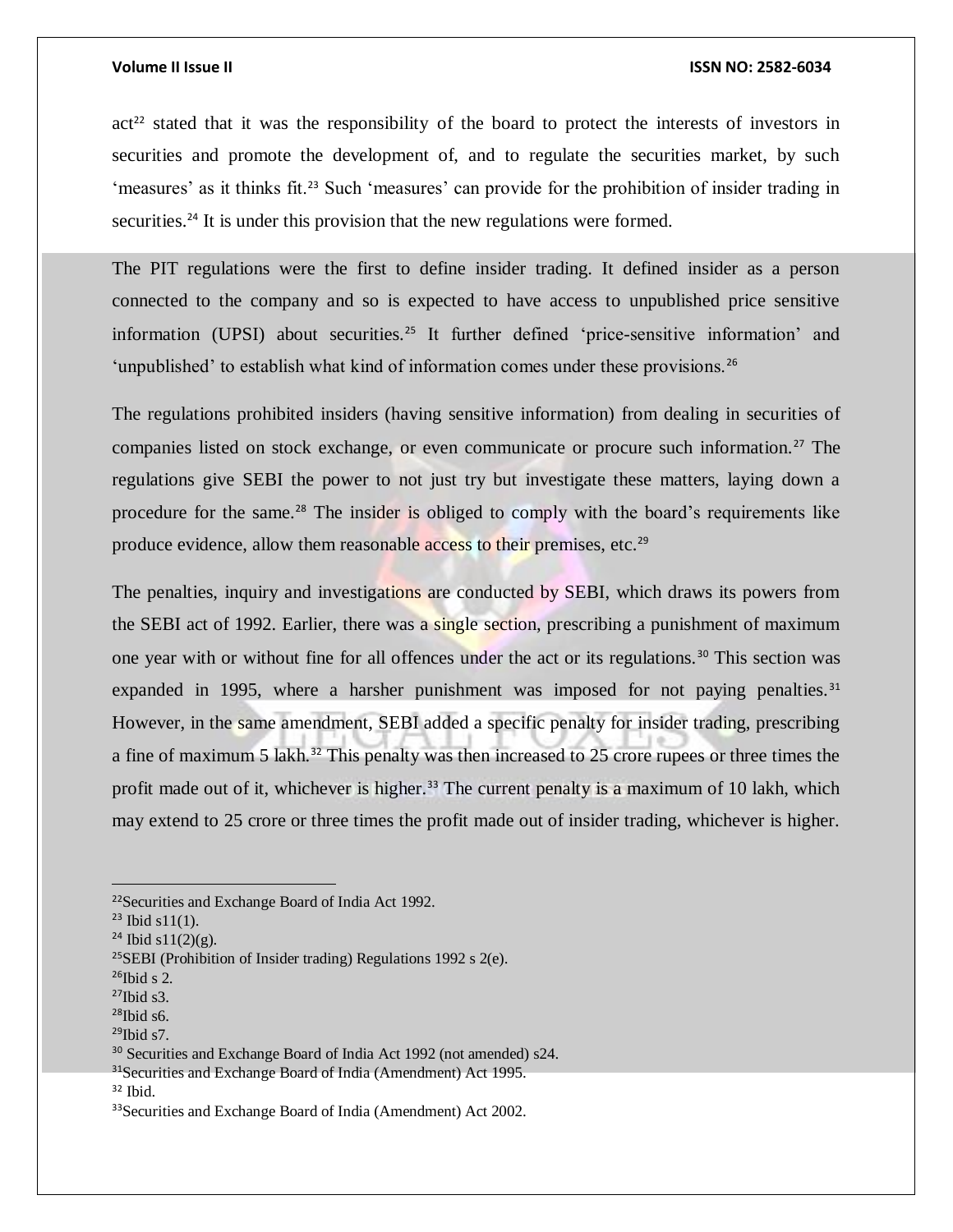This amendment was made to bring it in harmony with the newly implemented companies act, as discussed later.<sup>34</sup>

## <span id="page-12-0"></span>**2. Companies Act 2013**

While the previous version of the  $act<sup>35</sup>$  did not explicitly recognise insider trading, this version does. When initially enacted in 2013, the act included strictly prohibited insider trading of securities. Under the chapter of meetings and powers of board, the section prohibited any person, including the director or key managerial personnel to engage in insider trading, exempting communications required in ordinary course of business under law. The section further defined the terms 'insider trading' and 'price-sensitive information'. It further prescribed a punishment for violation – imprisonment up to 5 years or a fine (5 lakh to 25 crore or thrice the profits made out of insider trading, whichever is higher).<sup>36</sup>

This section increased the scope of the prohibition on insider trading. The 1992 regulations were made by SEBI and so covered only listed companies, while including it in the Companies act made the prohibition applicable to all companies. The scope of its application was later clarified in the 2015 PIT regulations, which stated that it included listed companies, as well as companies 'proposed to be listed'. Section 195 was later omitted by an amendment in 2017 so as to avoid discrepancy with the PIT regulations.<sup>37</sup> The procedure to conduct inquires and investigation are given under the SEBI act, which is done like any other inquiry or investigation. Additionally, in 2002, a provision was added in the SEBI act, prohibiting insider trading and dealing with securities while in possession of UPSI.<sup>38</sup> SIGN YOUR SUCCESS

# <span id="page-12-1"></span>**3. Justice NK Sodhi committee**

In 2013, a high level committee was set up under the chairmanship of former chief justice, N.K. Sodhi which was given the task of reviewing the existing 1992 PIT regulations. The committee reviewed the insider trading regulations of various countries such as Australia, Canada, Israel,

<sup>&</sup>lt;sup>34</sup>Securities and Exchange Board of India (Amendment) Act 2014.

<sup>35</sup> Companies Act 1956 (repealed).

<sup>36</sup> Companies Act 2013 s195 (omitted).

<sup>&</sup>lt;sup>37</sup>The Companies (Amendment) Act 2017.

<sup>&</sup>lt;sup>38</sup> Securities and Exchange Board of India (Amendment) Act 2002 s12A(d),(e).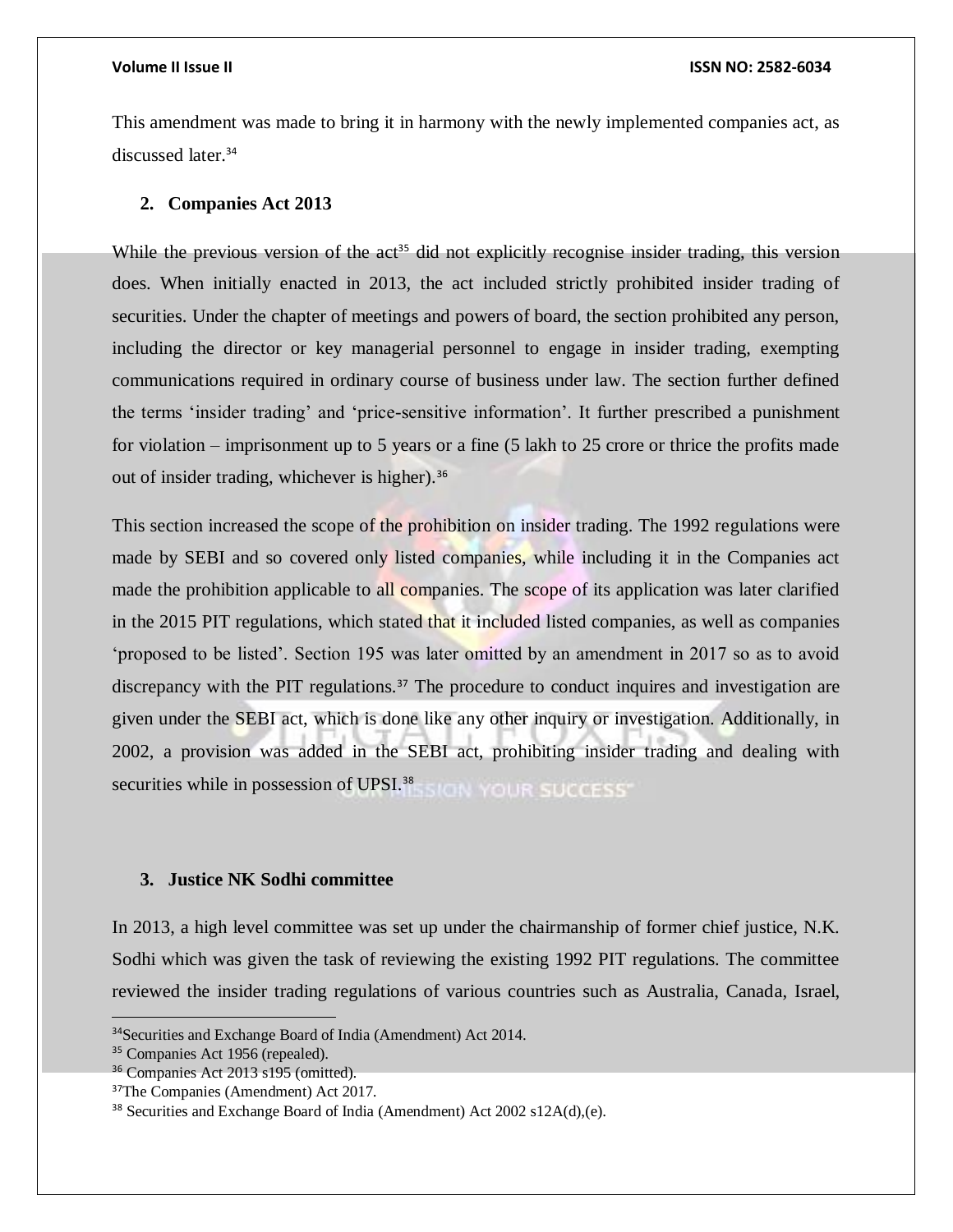New Zealand, Singapore, UK and USA. It also based its results on the public comments received. The committee realised that insider trading is difficult to prove but also felt that once it is proved, the delinquent should be dealt with severely. The committee introduced the idea of 'legislative notes', which are small notes proceeding every section of the regulations stating the legislative intent behind that particular section. This is done to give a better comprehensive understanding of the law, as well as to eliminate any ambiguities in it.<sup>39</sup> On the basis of these deliberations, it presented as a part of the report, a draft of the proposed regulations, which was later refined and enacted as the new PIT regulations in 2015.<sup>40</sup>

Firstly, it proposed increasing the scope of application of the regulations, in sync with the new Companies act. The definition of 'Insider' was simplified and categorised into 'connected persons' and 'persons with Unpublished price-sensitive information (UPSI)'. The new regulations further defined UPSI as a whole and also explained the term 'generally available information'. While the earlier provisions gave out a specific list of things that come under 'price sensitive information', various tribunal orders over the years had stated that the list isn't exhaustive. The new regulations take this into consideration, by giving definitions accompanied with explanatory notes rather than a list. The proposed regulations further clarified the extent of the offence, including mere disclosure of UPSI in certain cases. The committee suggested replacing the term 'dealing' with 'trading' so as to limit the scope to insider trading only and not include other forms of market abuse.

Section 3B of the old regulations listed the defences available to accused persons. These were rebooted in the proposed regulations. While the 'Chinese wall defence' was retained, most of the others were modified. The concept of 'trading plans' was introduced. Insiders who have UPSI are expected to make a trading plan, including sufficient safeguards and the plan is to be approved by the company's compliance officer. The disclosure requirements were also enhanced.<sup>41</sup>

<sup>39</sup>Securities and Exchange Board of India, *NK Sodhi Committee: Report of the high level committee to review the SEBI (Prohibition of Insider Trading) Regulations 1992* (2013) p 2-7.

<sup>40</sup> Ibid part 3, p45-70.

<sup>41</sup>Nishith Desai, 'Insider Trading Norms Revisited: An Analysis of the N.K. Sodhi Committee Report' (Nisith Desai Associates, 2014).

 $\lt$ http://www.nishithdesai.com/fileadmin/user\_upload/pdfs/NDA%20Hotline/Regulatory\_Hotline/Link\_2.pdf > accessed on 2nd November 2020.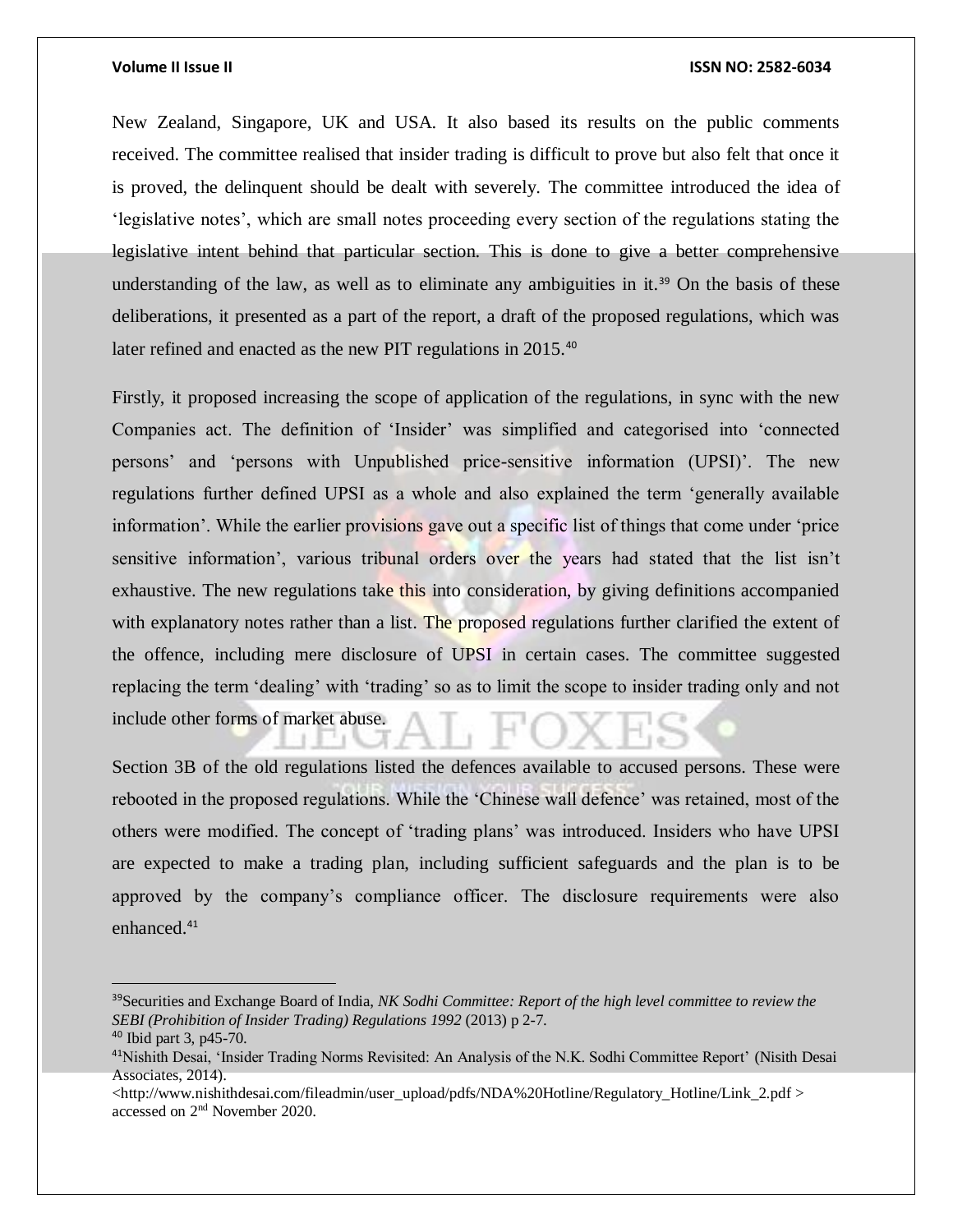# <span id="page-14-0"></span>**4. SEBI (PIT) Regulations 2015**

In 2015, SEBI repealed the existing 1992 regulations and put a new one in place. It is on similar lines, but is more comprehensive. They apply to public companies that are already listed, as well as those which are 'proposed to be listed'. The regulations follow a unique format where most of the provisions are followed by explanatory 'notes', which clarify them. These PIT regulations define an insider as a person who is connected with the company or has any 'unpublished price sensitive information' about it.<sup>42</sup> Unpublished price sensitive information (UPSI) refers to information related to the company's securities and other affairs that are 'not generally available' (not in public domain) and is likely to affect the price of securities.<sup>43</sup> It is important to note that an insider may not always be connected to the company. In order to circumvent the law, traders often share such information with unrelated third parties but this law covers that. If the person has such information, irrespective of who he/she is or how they landed such information, he/she comes under the definition of an insider. Additionally, PIT prohibits not just trading, but also communication of UPSI by insiders.<sup>44</sup> This makes it more comprehensive in the sense that it allows for abolition of insider trading from the roots.

The regulation prohibits three things:

- 1. Insiders communicating UPSI.<sup>45</sup>
- 2. Any person procuring or causing the communication of UPSI.<sup>46</sup>
- **STRIKGSSS** 3. Insiders with UPSI trading listed securities.<sup>47</sup>

Thereafter, PIT prescribes, in detail, the disclosures to be made by insiders. This includes initial, continual and disclosures by other connected people.<sup>48</sup> PIT further provides a code for fair disclosure, where the company is supposed to have an established code of fair disclosure, which

<sup>46</sup> Ibid s3(2).

<sup>&</sup>lt;sup>42</sup> SEBI (Prohibition of Insider trading) Regulations 2015 s2(g).

 $43$  Ibid s2(n).

 $44$ Ibid s3.

 $45$  Ibid s3(1).

 $47$  Ibid s4(1).

 $48$ Ibid s6-7.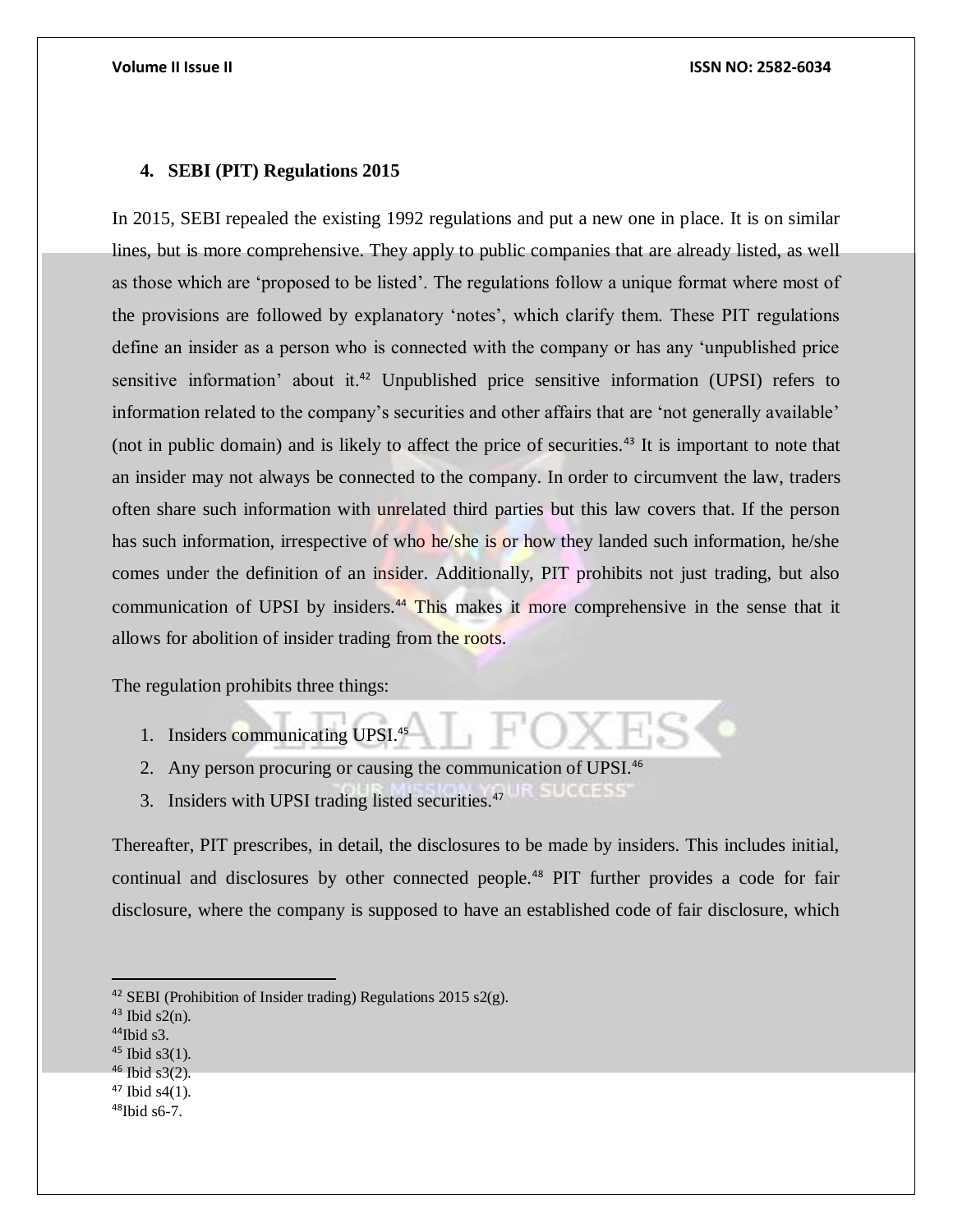should be there on it's website.<sup>49</sup> They also have to develop a code of conduct in compliance with the other provisions.<sup>50</sup> Any violations of the regulations are to be dealt with by SEBI as prescribed in its act, the scope of which has been discussed in the earlier parts.<sup>51</sup>

# <span id="page-15-0"></span>**5. TK Vishwanathan panel report**

On August 8, 2018, a committee under the chairmanship of Dr. TK Vishwanathan submitted a report on fair market conduct, which included reviewing the PIT regulations, and suggesting a number of amendments. It focused on building a strong legal framework to tackle unfair trade practices like insider trading. It used an outcome-based approach in combination with a practicearea approach, where the work was divided in sub-committees with specialised knowledge in certain areas. The recommendations were then comprehensively by the main committee for finalising them. The committee noticed a small difference between section 12A of the SEBI act which prohibits insider trading and section 15G, which deals with the penalty for it. While 15G prescribes dealing with securities 'on the basis of' UPSI, section 12A mentions dealing with securities 'while in possession of' UPSI. The committee saw a need to align these sections.

The committee also saw a need to clarify some of the definitions on the PIT regulations, such as the term 'financially literate' and 'proposed to be listed'. Further, it felt companies should define their own policy for 'legitimate purposes', which is an exception to procuring UPSI under regulation 3. The committee then analysed the defences under regulation 4 and suggested a new set of defences since the existing ones were seen as narrow. It then recommended some clarifications with respect to filing of trading plans. They then moved on to the code of conduct under regulations 8 and 9 of the PIT. They recommended creating separate code of conducts for listed companies and others (market fiduciaries, auditors, accounting firms, or any persons who need to handle UPSI). They also suggested a draft code for this purpose.

Another important issue addressed by the committee is the implementation of the codes of conduct. This could be done by creating institutional responsibility for their implementation,

<sup>49</sup>Ibid s8.  $50$ Ibid s9.  $51$ Ibid s10.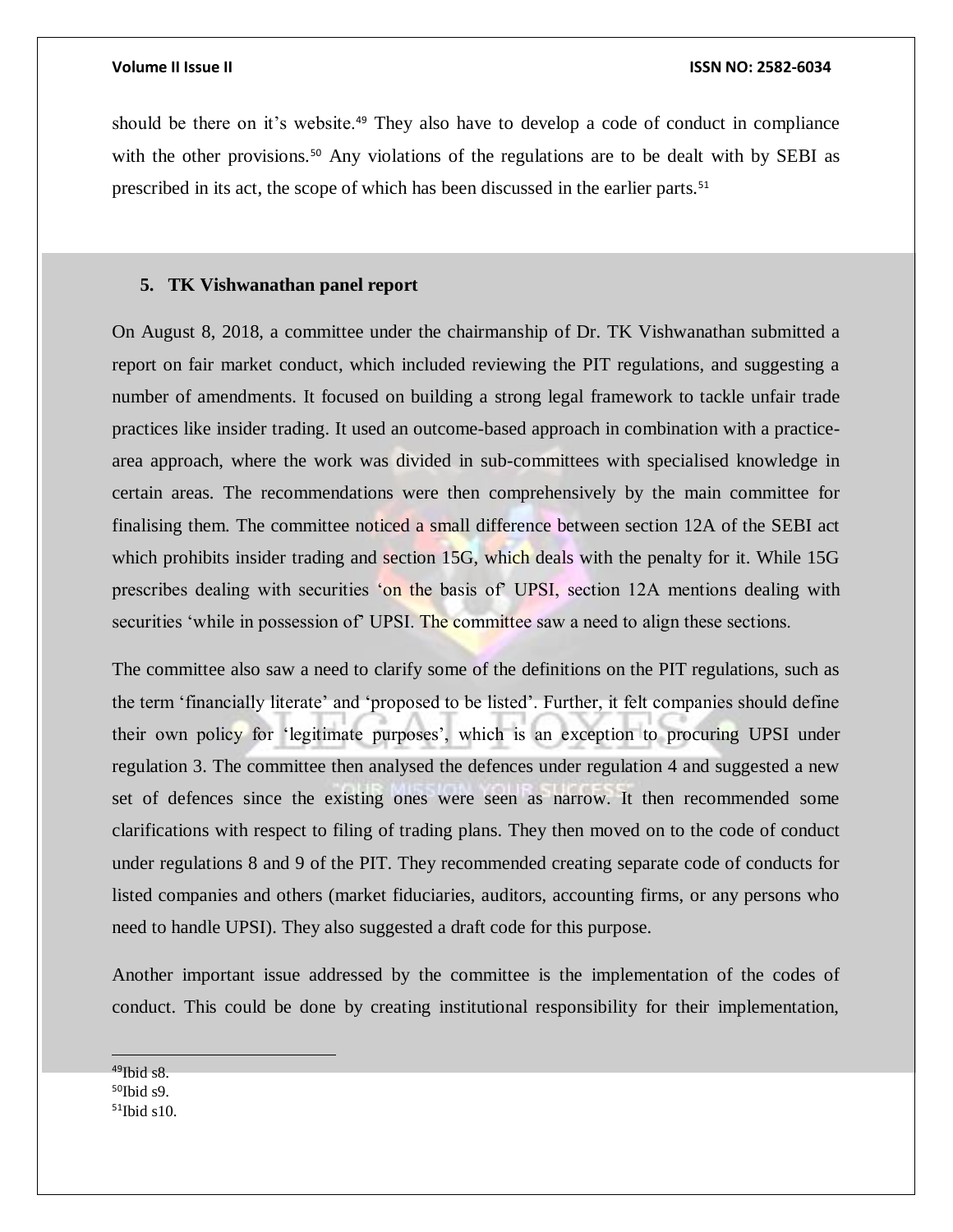$\overline{a}$ 

### **Volume II Issue II ISSN NO: 2582-6034**

whereby the CEO/MD of a listed company would have to make an internal code of conduct based on the recommended guidelines. Intermediaries should have similar mechanisms. It then addressed the issue of leakage of UPSI, stating that such leaks severely harm the reputation of the company and so inquiries should be made. The companies should make their own policies and procedures to deal with it. Whistle-blower policies would help. Since investigating insider trading is very difficult, the committee recommended more disclosures by designated persons, making an online database to assist during investigations. They also suggested granting SEBI the power to tap phone records.<sup>52</sup> While sharing UPSI for legitimate purposes, confidentiality agreements should be signed, restricting individuals from discussing the information.

# <span id="page-16-0"></span>**6. 2018 amendment to PIT regulations<sup>53</sup>**

This amendment was based on the recommendations of the Vishwanathan Committee report. It incorporated the clarifications and definitions recommended. Another provision was added telling the board of directors to make a structured digital database having names and other information of people as suggested to help during investigation. They also expanded the scope of insider trading by adding an assumption, stating that when a person with UPSI trades securities, it is presumed that it was motivated by the knowledge of that information. This makes it easier for SEBI to hold offenders liable. The defences under regulation 4(1) were expanded, as suggested by the committee. The requirements to make a trading plan were relaxed for approved trading plans.<sup>54</sup> A number of clarifications were made regarding market intermediaries and the term 'fiduciary' was defined in the context.

Another major change that took place was the direction to form an institutional mechanism to prevent insider trading. As suggested by the committee, the responsibility has been shifted to the CEO, MD and other people in listed companies to make a database of people having UPSI and formulate written policies and procedures for inquiry in cases of leak. They also directed the companies to have a whistle-blower policy to report cases of leak. This was added in the new

<sup>52</sup>Jayshree P Upadhyay, 'How India cracks down on Insider Trading?' (livemint, 28 Janurary 2020). <https://www.livemint.com/market/stock-market-news/how-india-cracks-down-on-insider-trading-11580199120367.html> accessed on  $10<sup>th</sup>$  November 2020.

<sup>53</sup> Securities and Exchange Board of India (Prohibition of Insider Trading) (Amendment) Regulations, 2018.  $54$  Ibid s3(4)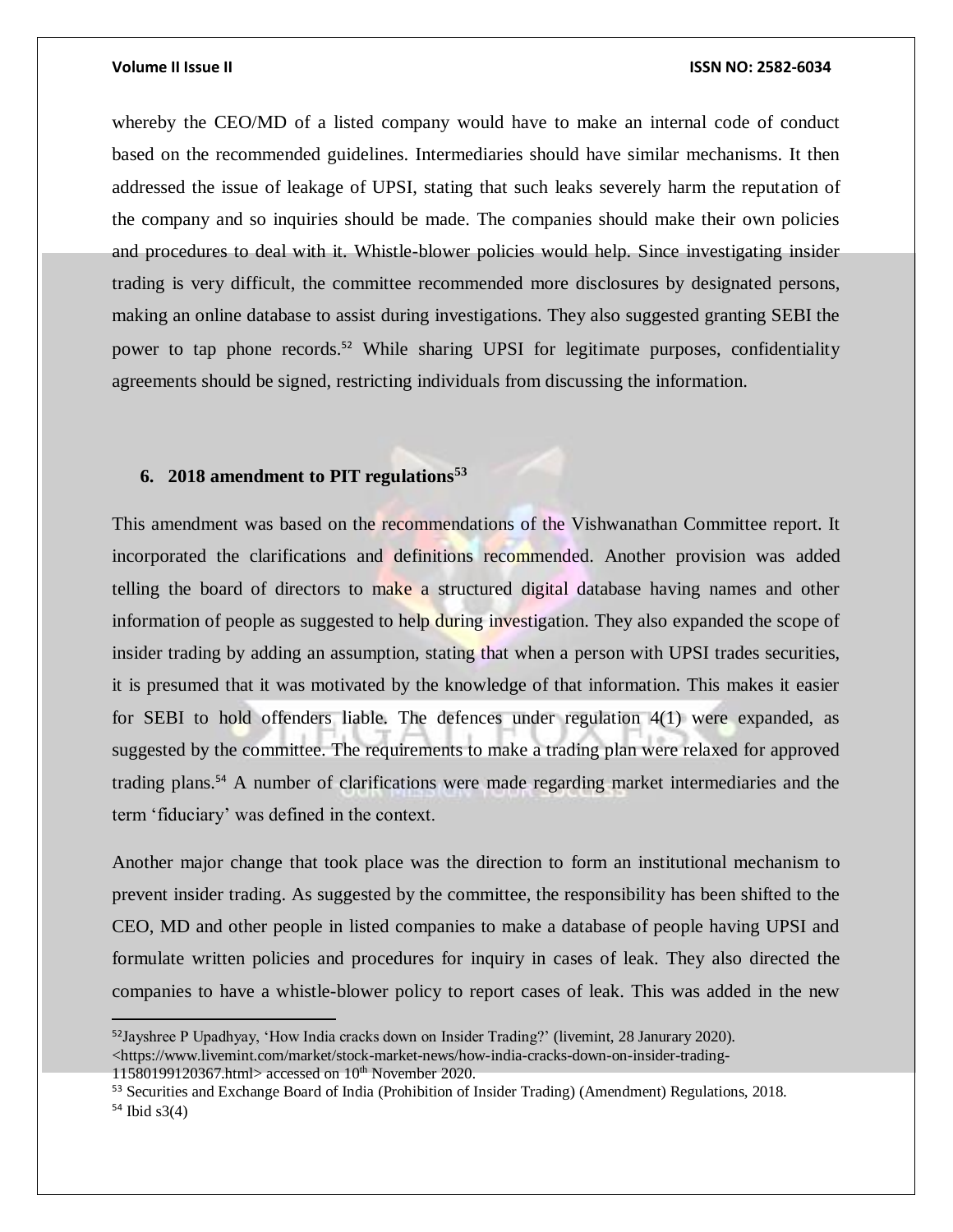regulation 9A. The other major addition in the existing PIT regulations was Schedule C, which has prescribed the minimum standards for code of conduct for intermediaries and fiduciaries. The existing code of conduct in schedule B will now be applicable only to listed companies. This is in accordance with the committee's recommendations, which explicitly suggested separation of the code of conducts.

# <span id="page-17-0"></span>**7. 2020 amendment to the PIT regulations.<sup>55</sup>**

These amendments came into effect in July 2020, with an aim to enhance the digital database and automation of shareholding disclosures.<sup>56</sup> The previous amendment had provided for creating a database with information about people having UPSI. This had raised many doubts, clarified in FAQs by SEBI. By this amendment, SEBI has clarified how to make the digital database, what information to keep and to how maintain it with an internal control mechanism.<sup>57</sup> Secondly, listed companies have been given the power to take disciplinary action for not complying with the code of conducts given in the schedules. These actions include wage freeze, suspension, recovery. This is an attempt to strengthen the institutional mechanism for preventing insider trading, which would reduce SEBI's burden.

# <span id="page-17-1"></span>CHAPTER 3: EFFICACY OF SEBI IN HANDLING CASES OF INSIDER TRADING

India despite tones of Regulations on Insider Trading has seen a significant rise in the cases pertaining to the same. The provisions, regulations and amendments laid down by SEBI for curbing insider trading have already been discussed in the previous chapter. We need to scrutinize the working of the Board in order to understand its powers and efficacy in handling such cases.

Despite the various amendments based on the recommendations of committees like the NK Sodhi Committee and T.K Viswanathan Committee, the instances of Insider Trading have still

<sup>55</sup> Securities and Exchange Board of India (Prohibition of Insider Trading) (Amendment) Regulations, 2020. <sup>56</sup>Rohan Banerjee, Tanya Nayyar and Anushka Shah, 'Recent Amendments to the Insider Trading Regime' (India Corporate Law: A Cyril AmarchandMangaldas Blog, 3 August

<sup>2020).&</sup>lt;https://corporate.cyrilamarchandblogs.com/2020/08/recent-amendments-to-the-insider-trading-regime/> accessed on 28th October 2020.

<sup>57</sup> Ibid.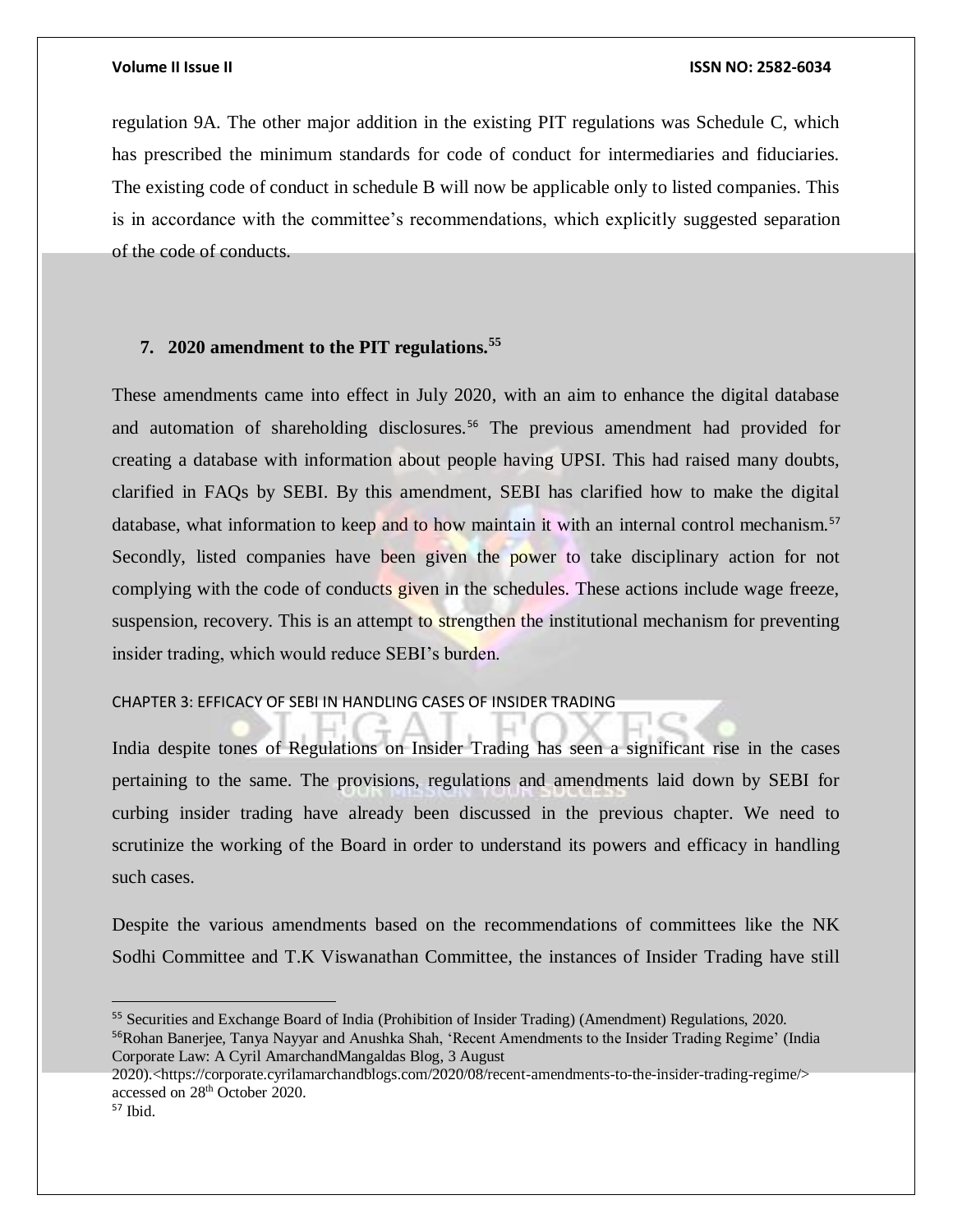been rampant and the Indian securities market regulator have been criticized for the same.<sup>58</sup> A glance at the provisions of SEBI gives us the idea that the failure to curb such perpetrators is due to the lack of investigative powers vested upon the Board.

The Securities and Exchange Board of India despite taking up a number of cases of insider trading for investigation, has not succeeded in convicting the culprits accordingly. As per the reports of SEBI, it took up around 85 cases for investigation but succeeded in completing 25 of them.<sup>59</sup> However, from 1992 the evolution of laws relating to insider trading is evident and the recent amendments have tried to make the companies more accountable for the leak of Unpublished Price Sensitive Information (UPSI) and is also creating onus on them to protect the same. The 2015 Amendment and the recent Amendment in 2020 have made it mandatory for the companies to maintain a database with the details of the people in possession of UPSA so that transparency can be ensured.<sup>60</sup>

Despite the various models and schemes adopted by the regulatory body, the perpetrators are not dealt with the required sternness. The provision imposes a penalty of up to Rs. 25 crores or three times the amount of profits earned as result of insider trading (whichever is higher) $61$  on the perpetrators which clearly shows that the monetary quantification do not amount to severe punishments thus encouraging people to indulge in such white collar crimes even more.

# <span id="page-18-0"></span>**1. Issues Which Impede the Efficacy of SEBI**

### **OUR SUCCESS**

We have already discussed that the investigative powers vested upon SEBI are not sufficient and its leniency in dealing with such white collar crimes has attracted much criticism. Thus we shall elucidate on the issues faced by the Board itself and how can the same be overcome.

<span id="page-18-1"></span>i. SEBI's Limited Power in Accessing Call Records

<sup>58</sup>'Why SEBI is Failing at Regulating Insider Trading in India' (*Indian Corp Law Blog*, 20 February 2018) <<https://indiacorplaw.in/2018/02/sebi-failing-regulating-insider-trading-india.html>>accessed 20 October 2020. <sup>59</sup> Securities Exchange Board of India Annual Report 2017-18 <[https://www.sebi.gov.in/reports/annual](https://www.sebi.gov.in/reports/annual-reports/aug-2018/annual-report-2017-18_39868.html)[reports/aug-2018/annual-report-2017-18\\_39868.html](https://www.sebi.gov.in/reports/annual-reports/aug-2018/annual-report-2017-18_39868.html)> accessed 20 October 2020.

<sup>60</sup> Prohibition of Insider Trading (Amendment) Regulations 2020.

<sup>61</sup>Securities Exchange Board of India (Amendment) Act 2002, s 15G.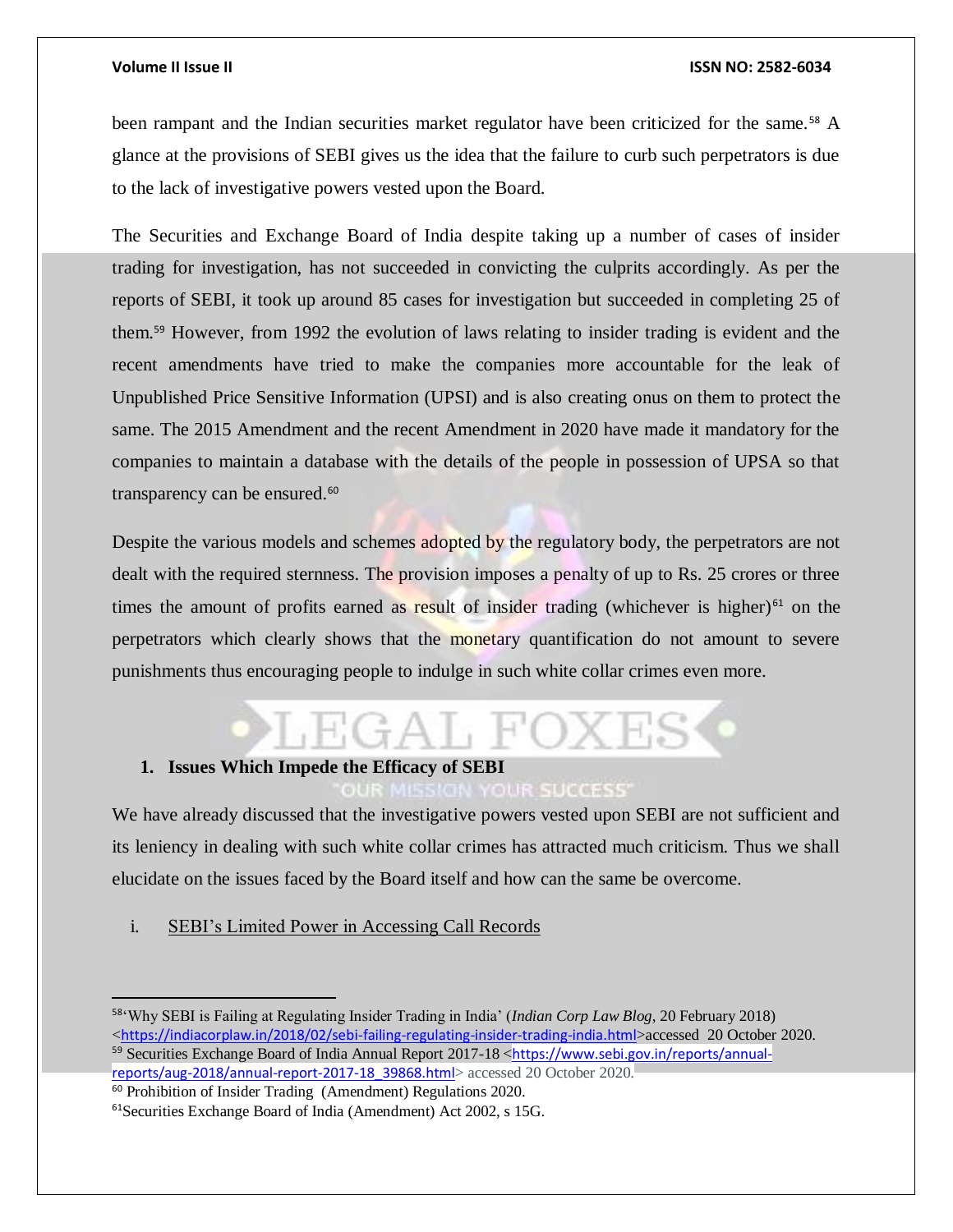Usually in such white collar crimes, it is necessary to collect and produce clinching evidence<sup>62</sup> to convict the perpetrator and it is therefore necessary to have a tool to trace the links of the person and establish his connection with the crime too. However till 2014, SEBI did not have the power to access call records of the accused which it all the more difficult for the body to collect evidence. The necessity for the same was recognized in the huge Saradha Chit fund Scam in 2013 when the Government was compelled to pass the Ordinance<sup>63</sup> which enabled SEBI to access the phone records of persons under investigation. This Ordinance got full effect retrospectively in 2014 through the Act.<sup>64</sup> The law passed was a remarkable step taken by the Government but it is deeply saddening to witness that it took the Government a 6 billion dollar scam to realize the need for such amends especially in this digital era where crimes can be committed and very easily gotten away with. The lack of power to go through the phone records tied the hands of SEBI as before this amendment they had the power to only go after suspected offender and analyze their trade patterns on the stock market which gave the offenders an opportunity to easily evade the surveillance of SEBI as they always found a way out in

the name of "dummy companies".

# <span id="page-19-0"></span>ii. SEBI's Lack of Power to Tap Phone Calls

Despite the recommendations of the TK Viswanathan Panel<sup>65</sup>, SEBI still awaits the grant of power to tap phone calls. The practice of phone tapping is used extensively in other countries and jurisdictions including U.S.A as they prove to be one of the most crucial tools for any investigative body to establish the link of the offence with the suspect. In India, the power of phone tapping is used for very limited purposes apprehending the misuse of the same and is governed by an  $1885$  Act<sup>66</sup>. The guidelines for phone tapping in criminal cases have been laid down in cases $67$  but SEBI is still barred from exercising this power.

<sup>66</sup> Indian Telegraph Act 1885

<sup>62</sup>*Samir C Arora v Securities Exchange Board of India* [2005] 59 SCL 96 SAT.

<sup>63</sup>Securities Laws (Amendment) Second Ordinance 2013.

<sup>64</sup>Securities Laws (Amendment) Act 2014.

<sup>65</sup>TK Viswanathan Committee, *Report on Fair Market Conduct* (8 August 2018).

<sup>67</sup>*People's Union of Civil Liberties v Union of India* [1997] AIR SC 568.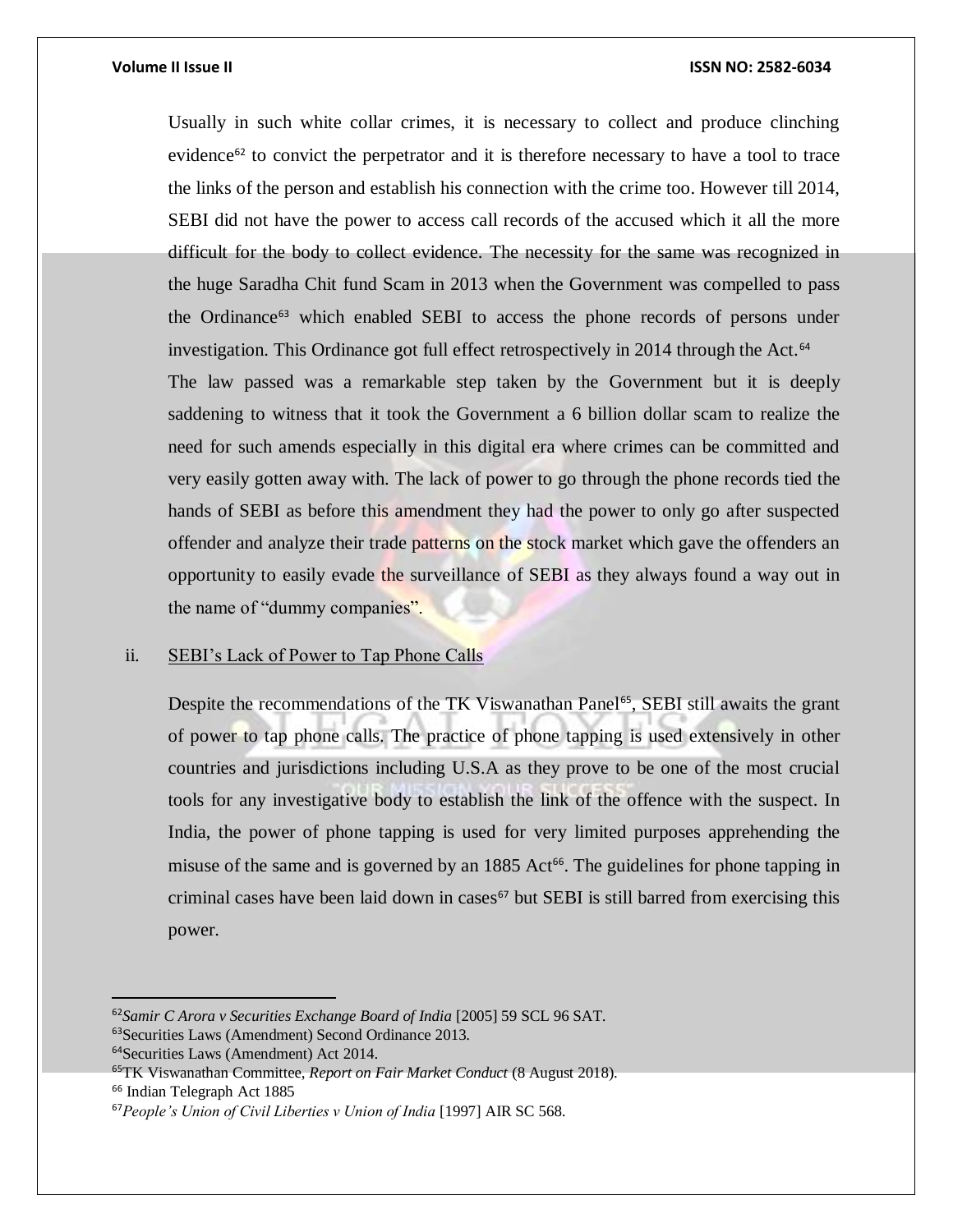The importance of phone tapping can be explained through the case of Rajat Gupta<sup>68</sup> and Rajatratnam in U.S.A for insider trading at Goldman Sachs.<sup>69</sup> Here, it would have been extremely difficult for the U.S Securities and Exchange Commission to unearth crucial evidence against them had phone tapping not been allowed. The conversation between Mr. Gupta and Mr. Raj Rajaratnam became the sole ground for their conviction. Similarly, if SEBI is granted such powers too, conviction rates would automatically shoot up.

# <span id="page-20-0"></span>iii. Adjudication of Penalties by SEBI

SEBI has been trying to persuade the Government to get additional powers pertaining to wiretaps and accessing phone records. However, we need to check whether SEBI has been able to successfully utilize all the powers vested upon it or not. SEBI though vested with the power to impose monetary penalties extending up to Rs. 25 crores or three times of the profit earned through Insider Trading<sup>70</sup>, we haven't practically seen SEBI imposing penalties as huge as 25 crores. We are yet to witness onerous penalties being imposed on the perpetrators to discourage them.

In a recent incident of leak of UPSI through Whatsapp chats, SEBI penalized two people, Neeraj Kumar Agarwal and Shruti Vishal with a penalty of only Rs. 15 lakhs each. The two people were caught leaking UPSI with regards to the company, Ambuja Cements and earlier they were caught circulating such sensitive information of the company Bajaj Auto too.<sup>71</sup> Such petty penalties are not enough to discourage offenders from carrying out OUR SUCCESS white collar crimes.

Apart from the low monetary penalties, another point of leniency shown by SEBI in cases of Insider Trading or other market related malpractices are that despite having the power to institute criminal proceedings against the offender, it has never exercised this power. The provision lays down that in case the accused is proven guilty, he will be sentenced

<sup>68</sup>*United States v. Rajat K. Gupta* [2012] 11 Cr. 907 (JSR).

<sup>69</sup>*U.nitedStates. v. Rajaratnam* [2010] 09 Cr. 1184 (RJH).

<sup>70</sup>SEBI Act 2002 (n 61).

<sup>71</sup>'SEBI Penalises Two Persons in Whatsapp Leak Case' *Economic times*(New Delhi, 1 June 2020) [<https://economictimes.indiatimes.com/markets/stocks/news/sebi-penalises-two-persons-in-whatsapp-leak](https://economictimes.indiatimes.com/markets/stocks/news/sebi-penalises-two-persons-in-whatsapp-leak-case/articleshow/76135232.cms)[case/articleshow/76135232.cms>](https://economictimes.indiatimes.com/markets/stocks/news/sebi-penalises-two-persons-in-whatsapp-leak-case/articleshow/76135232.cms) accessed 20 October 2020.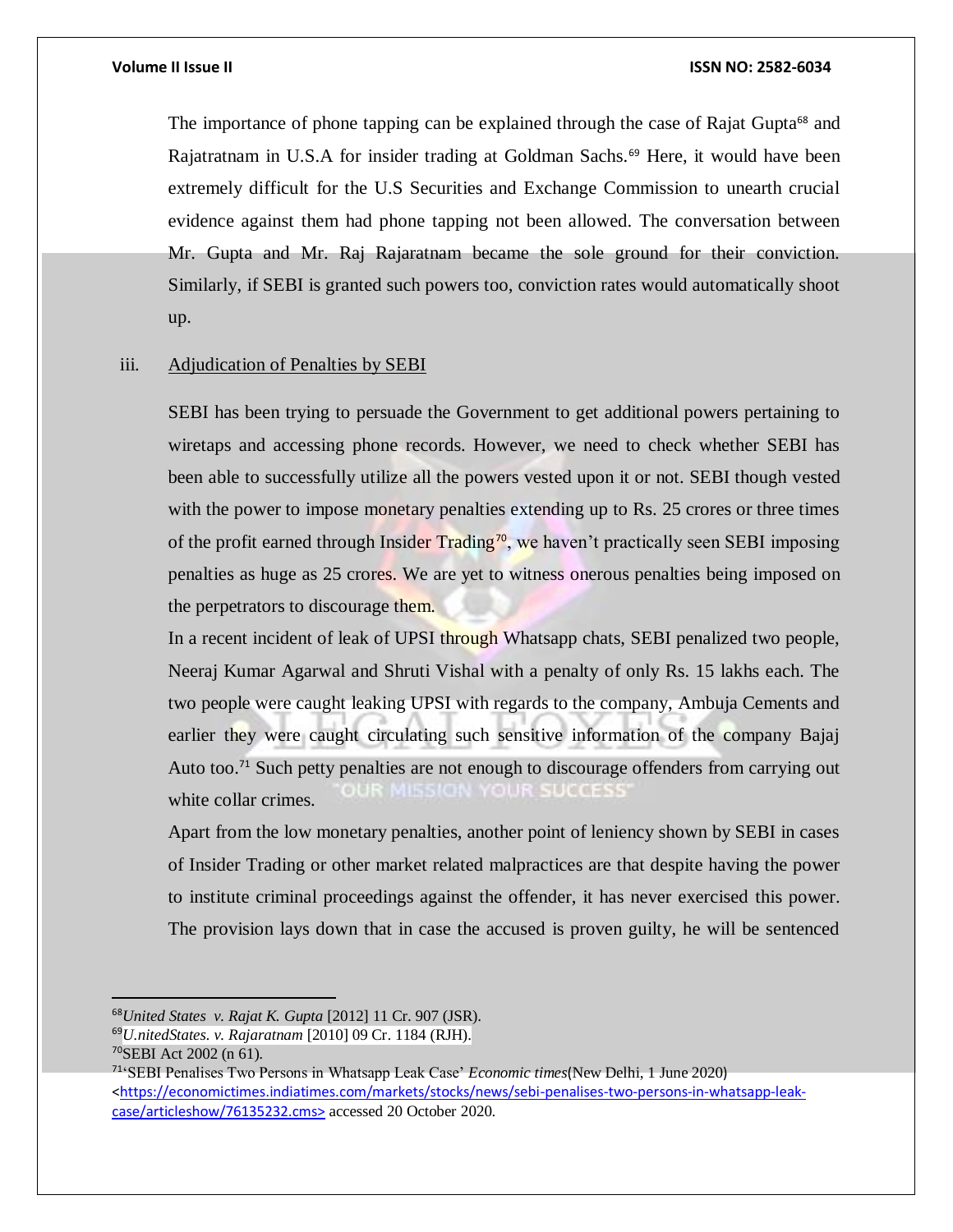with a maximum term of 10 years<sup>72</sup> but SEBI is often seen reluctant in approaching the Criminal Court even in massive cases of malpractice. However with regards to monetary penalty, we can see that SEBI is taking stringent actions with every passing year. In the case of Indiabulls Ventures Limited v SEBI<sup>73</sup>, SEBI imposed a penalty of Rs. 87.21 lakhs and the penalty was the alleged gains of the two insiders with an additional interest of 12% on the gains. Such actions can act as deterrence considering that the penalty levied had the capacity to cause significant loss to the offenders.

## <span id="page-21-0"></span>iv. Lack of Manpower for Investigation

It is speculated that there are approximately 800 employees working for the Security Exchange Board of India which makes it nearly impossible for the Board to regulate every company on the Stock Exchange. In addition to lack of human resources, we cannot ignore the fact that cases of insider trading are difficult to investigate especially considering that SEBI has limited powers. The offender can easily get the benefit of doubt if direct corroborating evidence is absent.<sup>74</sup>

# <span id="page-21-1"></span>**2. Comparison of Indian Regulation with USA Regulations**

USA remains one of the prime enforcers of Insider Trading Regulations successfully within its jurisdiction while India still has regulations which are termed as "Paper Tiger" given the loose implementation of the same on the part of SEBI. US Laws on Insider Trading and their regulatory body, Securities Exchange Commission have especially hogged the limelight after the conviction of Mr.Rajat Gupta with an imprisonment for a term of 2 years<sup>75</sup> and Mr. Raj Rajaratnam<sup>76</sup> in the massive leak of price sensitive information of Goldman Sachs.

In US, the first legislation to tackle the problem of Insider Trading was brought into force in 1934<sup>77</sup> especially after the Great Depression which marred the country in 1929. One of the rules

<sup>72</sup>Securities Exchange Board of India Act 1992, s 24.

<sup>73</sup>[2019] SCC OnLine SEBI 81.

<sup>74</sup>*Dilip S Pendse v Securities Exchange Board of India* [2009] Appeal No. 90 of 2007.

<sup>75</sup>Rajat Gupta (n 68).

<sup>76</sup>Rajaratnam (n 69).

<sup>77</sup>Securities Exchange Act 1934.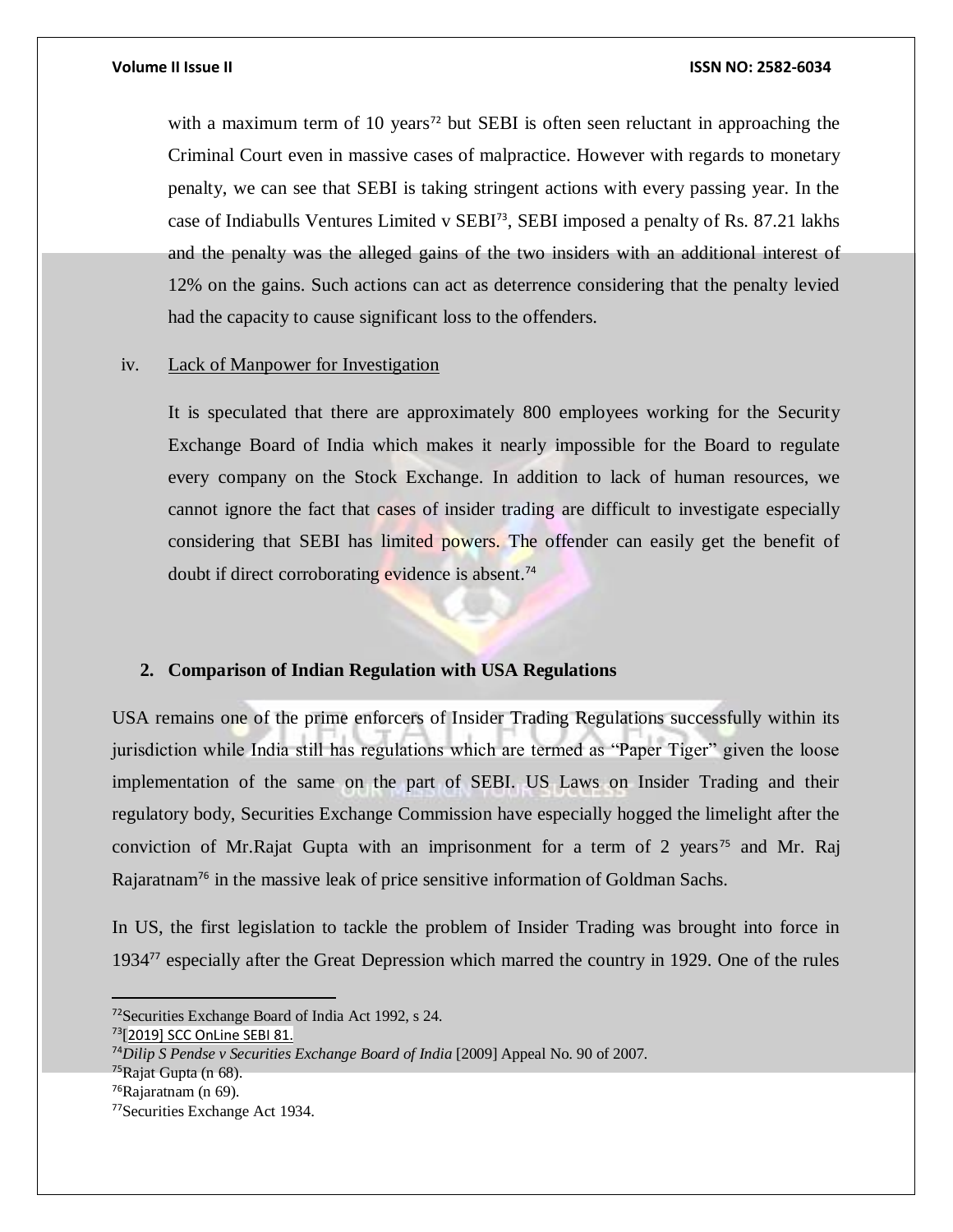which is commendable in US is that a general anti-fraud rule is made applicable on unlisted securities as well in order to curb any the practices of deception in the securities transaction in contravention of Securities Law.<sup>78</sup> This provision clearly shows that the ambit of powers conferred upon the SEC is greater than that of SEBI considering that SEBI is mostly concerned with public listed companies and listed securities or cases where public at large is involved.

Apart from the provisions and regulations laid down to govern the Securities Market, the Judiciary in US has been quite active in developing Jurisprudence pertaining to the issue of Insider Trading. The Courts have been successful in devising two theories: Disclose or Abstain Theory and Misappropriation Theory.

The Disclose theory is also known as the classical theory which majorly targets the directors, officials and employees or any other person involved in Insider Trading. Here the insider is supposed to disclose the Unpublished Price Sensitive Information to the public before either making the trade or abstaining from the same.

The Misappropriation Theory applies to people who are not exactly insiders but manage to get UPSI of the Company from an insider and use the same for trade with a third party. Apart from the Exchange Act, the Sanction Act<sup>79</sup> of US also aids in penalizing offenders who leak such nonpublic information and imposes a penalty up to three times the profit gained or loss avoided with the help of such information.

Though a similar provision regarding penalty is included in the Indian Statute as well, it is imperative to note that such drastic step has never practically been taken by the SEBI. Despite being conferred with the requisite powers in certain field, SEBI has proved to be inefficient in exercising the same. US laws appear to be much more stringent and the law there also entitles the SEC to recover the profits within a period of 6 months obtained from the purchases and sales from such securities. This recovery can be made either from the Company itself or from any security holder on its behalf.

<sup>78</sup>Securities Exchange Act 1934, s 10(b).

l

<sup>79</sup> United States Sanction Act ,1984.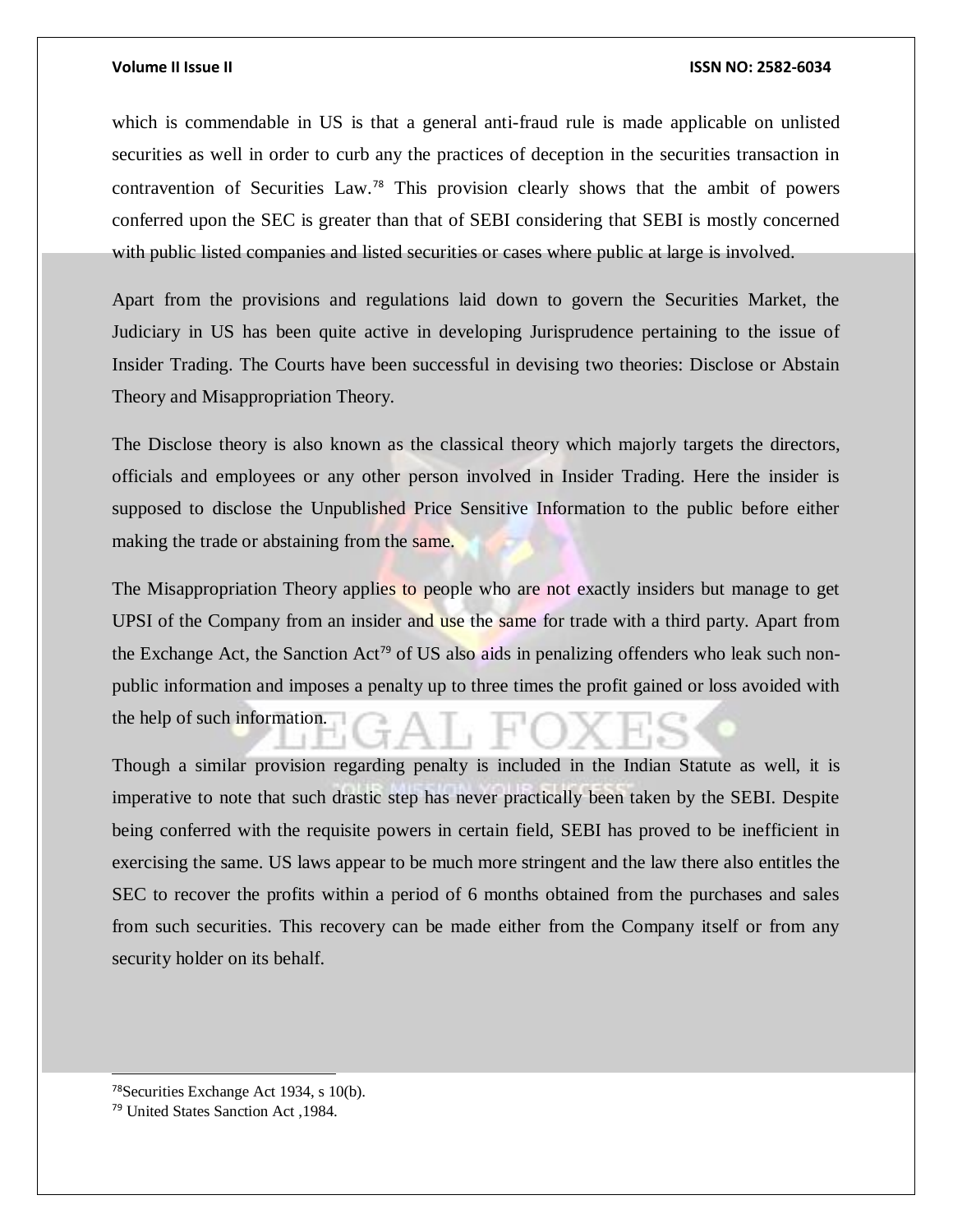# <span id="page-23-0"></span>**3. Issues Encountered by SEBI Considering the Rights Vested Upon Suspects**

Though the Insider Trading Regulations remain silent on the standard of proof required in order to establish the case of Insider Trading, the same has developed over the years through an array of cases. The most prominent case which can be recollected was the case of Samir Arora v SEBI<sup>80</sup> which indirectly laid down certain criteria for SEBI to follow while adducing evidence. The Securities Appellate Tribunal (SAT) stated that though it might be difficult to collect evidence with respect to charges pertaining to market manipulation or Insider Trading, the mere difficulty cannot allow suspicions, conjectures or suspicions to take place of Evidence. It was further made clear by the SAT that reasonable standard of proof must be complied with by the evidence produced to satisfy the establishment of Insider Trading.

These guidelines or criteria as laid down by the Appellate Tribunal open our eyes towards the need of more powers by SEBI to investigate such matters. Courts have taken initiatives and pronounced verdicts taking into consideration the rights of the accused or suspects but equal proportion of eagerness is not seen among Courts in identifying more powers for the regulatory body so that the criteria of standard of proof can be met with.

### <span id="page-23-1"></span>**CONCLUSION**

The Stock Market works on the basis of trust and it becomes imperative to safeguard the interests of the investors and protect them from scams and frauds on the part of the companies. Therefore, the Regulatory body of India, Securities Exchange Board of India (SEBI) introduced various regulatory codes to supervise the Stock Market. Insider Trading is one of the most popular scams indulged into by "insiders" of the company thus causing a loss to the innocent investors.

Through this project we have marked the evolution of the laws on Insider Trading starting from Securities and Exchange Board of India (Prohibition of Insider Trading) Regulations 1992 to the Amendment of 2020. It was brought to the notice of SEBI before 1992 that various big shot company employees were involved in such trading as they were in possession of unpublished price sensitive information which they used to their own advantage. However the SEBI in order

<sup>80</sup> [2005] 59 SCL 96 SAT.